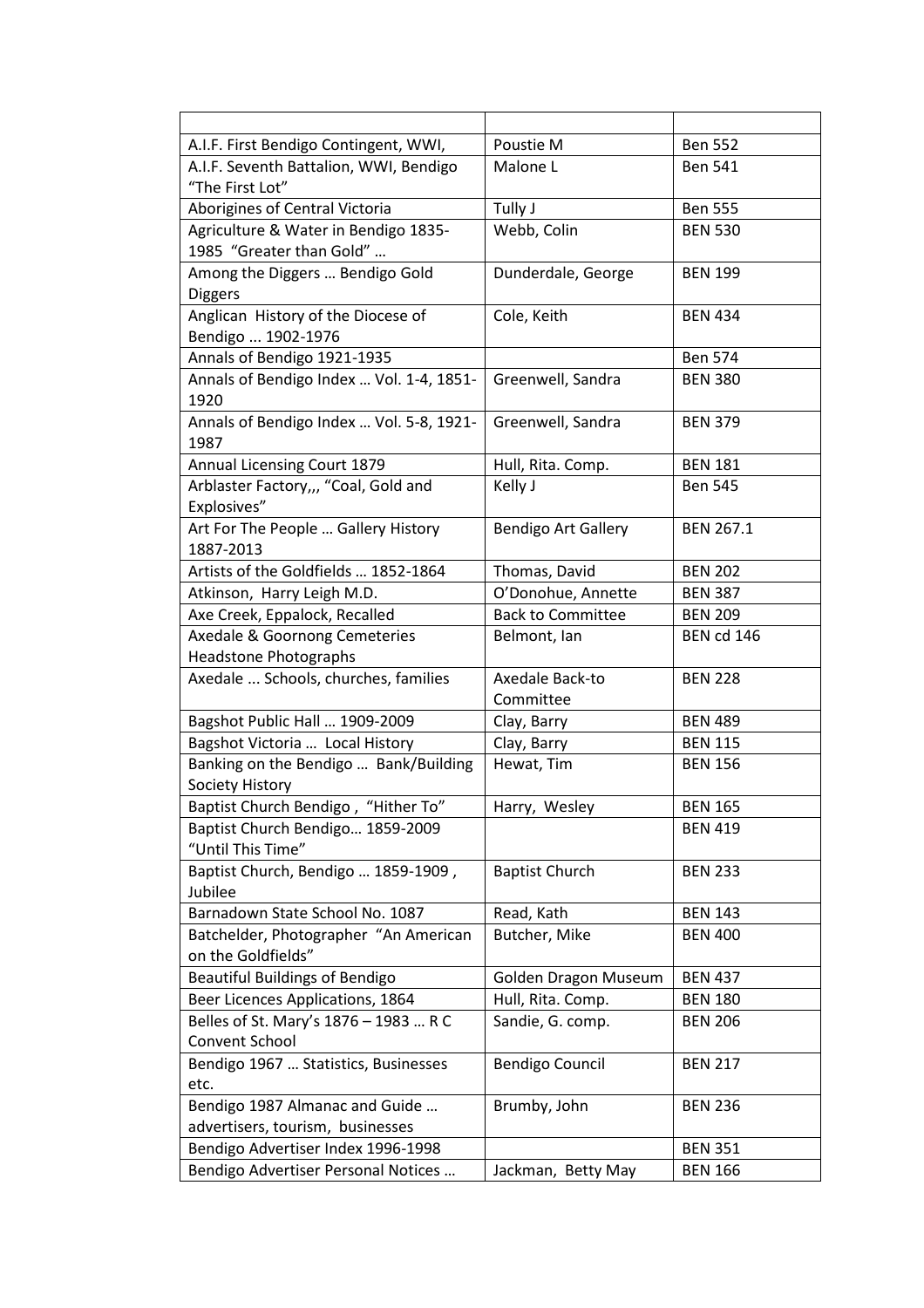| 1854-1880                                                          |                                     |                  |
|--------------------------------------------------------------------|-------------------------------------|------------------|
| Bendigo Advertiser Personal Notices<br>1881-1895                   | Jackman, Betty May                  | <b>BEN 167</b>   |
| Bendigo Advertiser Personal Notices<br>1896-1910                   | Jackman, Betty May                  | <b>BEN 168</b>   |
| Bendigo Advertiser Personal Notices<br>1911 - 1920                 | Jackman, Betty May                  | <b>BEN 507</b>   |
| Bendigo Agricultural Show Society  "A<br>Dozen & One Secretaries"  | Westhead, Edna (comp)               | <b>BEN 490</b>   |
| Bendigo Agricultural Show Society<br>1859-2009                     | Reade, D. & Others                  | <b>BEN 425</b>   |
| Bendigo Agricultural Show, "Thirty Nine<br>Plus One, Show Society" | Westhead, Edna (comp)               | <b>BEN 491</b>   |
| Bendigo and Eaglehawk Conservation<br>Study 1992                   | Butler, Graeme                      | <b>BEN 310</b>   |
| Bendigo Annals Photograph Index                                    | Jackman B                           | <b>Ben 538</b>   |
| Bendigo at Work; An Industrial History                             | Butcher, Mike & Collins,<br>Yolanda | <b>BEN 452</b>   |
| Bendigo Bank; "Building the Village" -                             | Mayne, Alan                         | <b>BEN 517</b>   |
| Bendigo Benevolent Asylum Industrial<br>School Childrens' Register | AIGS                                | <b>BEN 308</b>   |
| Bendigo Benevolent Asylum Inmates<br>Register 1860--1941           |                                     | <b>BEN 308.1</b> |
| Bendigo Book (the)  Historic Buildings                             | Hawley, Graham &<br>Becher          | <b>BEN 509</b>   |
| Bendigo Bowling Club - A History                                   | Ross, lan                           | <b>BEN 508</b>   |
| <b>Bendigo Directory 1895</b>                                      |                                     | <b>BEN 328</b>   |
| Bendigo Directory 1930                                             |                                     | <b>BEN 348</b>   |
| Bendigo District General Directory 1859                            | Tulloch I Thorald                   | <b>BEN 398</b>   |
| Bendigo East Swimming Club & Progress<br>Committee                 | Campbell, Val                       | <b>BEN 335</b>   |
| Bendigo Fire Brigade 100 Years 1899-<br>1999                       | Ellis, George                       | <b>BEN 376</b>   |
| Bendigo Goldfield  1855-1857<br>newspaper summaries                | Houston, Pam<br>(compiler)          | <b>Ben 476</b>   |
| Bendigo Goldfield Registry 1872 Mining                             | Macartney, John                     | <b>BEN 190.2</b> |
| Bendigo Goldfields Registry  1871<br>Mining                        | Macartney, J. N.                    | <b>BEN 190.1</b> |
| Bendigo High School, "The School on the<br>Hill" revised           | Bomford, J.M.                       | <b>BEN 229</b>   |
| Bendigo High School, "The School on the<br>Hill"                   | Bomford, Janette                    | <b>BEN 144</b>   |
| <b>Bendigo Historical Buildings</b>                                | Butcher, Mike &<br>Flanders, Gill   | <b>BEN 256</b>   |
| Bendigo Historical Society Newsletter                              |                                     | <b>BEN 350</b>   |
| Index 1971-1999                                                    | Mainka, Helen                       |                  |
| Bendigo Hospital,  "Domestic Comforts,<br>They Had None"           | Lloyd, David                        | <b>BEN 412</b>   |
| Bendigo Hotel List                                                 | Rhule, Brian                        | <b>BEN 361</b>   |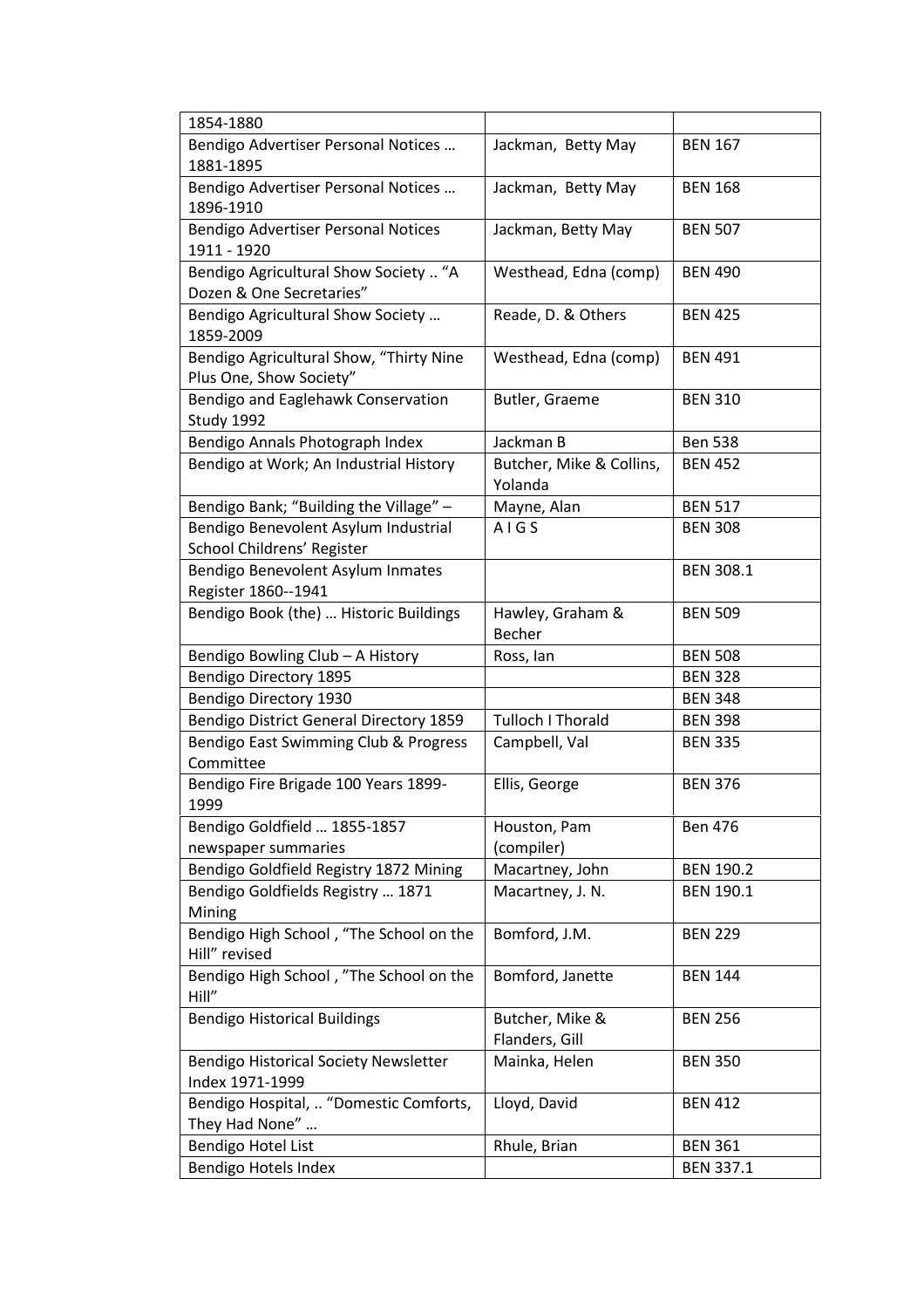| Bendigo Hotels Index                      | Harvey, Jim              | <b>BEN 337.2</b>  |
|-------------------------------------------|--------------------------|-------------------|
| Bendigo Independent 1862-1865             | O'Donohue, A.            | <b>BEN 352.1</b>  |
| Newspapers, BD M                          | Compiler                 |                   |
| Bendigo Independent 1866-1867             | O'Donohue, A.            | <b>BEN 352.2</b>  |
| Newspaper BDM's, accidents                |                          |                   |
| Bendigo Independent 1868 Notices          | O'Donohue, Annette       | <b>BEN 352.3</b>  |
| Inquest, Obits, B, D, M, Funerals,        |                          |                   |
| Bendigo Institute of Technology ; 'Canvas | Cusack, Frank            | <b>BEN 340</b>    |
| to Campus"                                |                          |                   |
| Bendigo International Madison 2011        | Lions Club Madison, 500  | <b>BEN 251</b>    |
| Bendigo Madison 2011, Celebrating 40      | <b>Madison Committee</b> | <b>BEN 250</b>    |
| Years                                     |                          |                   |
| Bendigo Municipal Voters Roll Name        | Houston, Pam             | <b>BEN 325.6</b>  |
| Index  1896-1914                          |                          |                   |
| Bendigo My Home; A History Chronicled     | Jack, Joan               | <b>BEN 122</b>    |
| with Postcards                            |                          |                   |
| Bendigo Newsletter 1859  Businesses,      | Boag, Carol Compiler     | <b>BEN 418.1</b>  |
| <b>Names</b>                              |                          |                   |
| Bendigo Newsletter July 1859  Indexed     |                          | <b>BEN 418.2</b>  |
| Pioneers, Names, History                  |                          |                   |
| Bendigo North Primary School 1267         | Committee                | <b>BEN 103</b>    |
| $(1873 - 1973)$                           |                          |                   |
| Bendigo Our Golden Past                   | Arnold, Ken              | <b>BEN 469</b>    |
| Bendigo Rowing Club  1872 -1992           | Nihill, D.               | <b>BEN 481</b>    |
| Bendigo Street Names Origins , Book 2     | Hull, Rita (compiler)    | <b>BEN 453.2</b>  |
| Bendigo Street Names Origins, Book 1      | Hull, Rita Comp.         | <b>BEN 453.1</b>  |
| Bendigo Symphony Orchestra                | Boxall, Rob. (ed)        | <b>BEN 225</b>    |
| Bendigo TAFE ; "Built on Solid            | Wallace, Ray             | <b>BEN 227</b>    |
| Foundations"                              |                          |                   |
| Bendigo Teacher's College May 1926-       | Burnett, Jessie          | <b>BEN 117</b>    |
| <b>June 1973</b>                          |                          |                   |
| Bendigo Through Time . Architecture       | <b>Butcher M</b>         | <b>Ben 539</b>    |
| <b>Bendigo Tramways</b>                   | <b>Bendigo Trust</b>     | <b>BEN 451</b>    |
| Bendigo Tramways Employees  1908-         |                          | <b>BEN 484</b>    |
| 1928                                      |                          |                   |
| Bendigo United Friendly Societies         | Wallace, Ray             | <b>BEN 188</b>    |
| Chemists, Dispensaries                    |                          |                   |
| Bendigo Volunteer Rifle Corps  1858-      | Marmion, Bob             | <b>BEN 364</b>    |
| 1883                                      |                          |                   |
| Bendigo Voters Rolls, municipal           | Houston, Pam. Compiler   | <b>BEN cd 151</b> |
| Bendigo, A History: Revised Edition       | Cusack, Frank            | <b>BEN 447</b>    |
| Bendigo, Its Environs                     | Arnold, Ken              | <b>BEN 402.1</b>  |
| Bendigo, Its Environs, The Way It Was     | Arnold, Ken              | <b>BEN 402.2</b>  |
| Vol 2/Wellsford, Huntly etc.              |                          |                   |
| Bendigo, Its Environs, The Way It Was     | Arnold, Ken              | <b>BEN 402.3</b>  |
| Vol 3/Strath, Longlea, Junortoun          |                          |                   |
| Bendigo, the German Chapter               | Cusack, Frank            | <b>BEN 241</b>    |
| Bendigo; The Golden Age Retraced          | Neil, Jan                | <b>BEN 145</b>    |
| Bendigo's Bravest - Civilian Bravery      | Kelly, John              | <b>BEN 529</b>    |
| Awards                                    |                          |                   |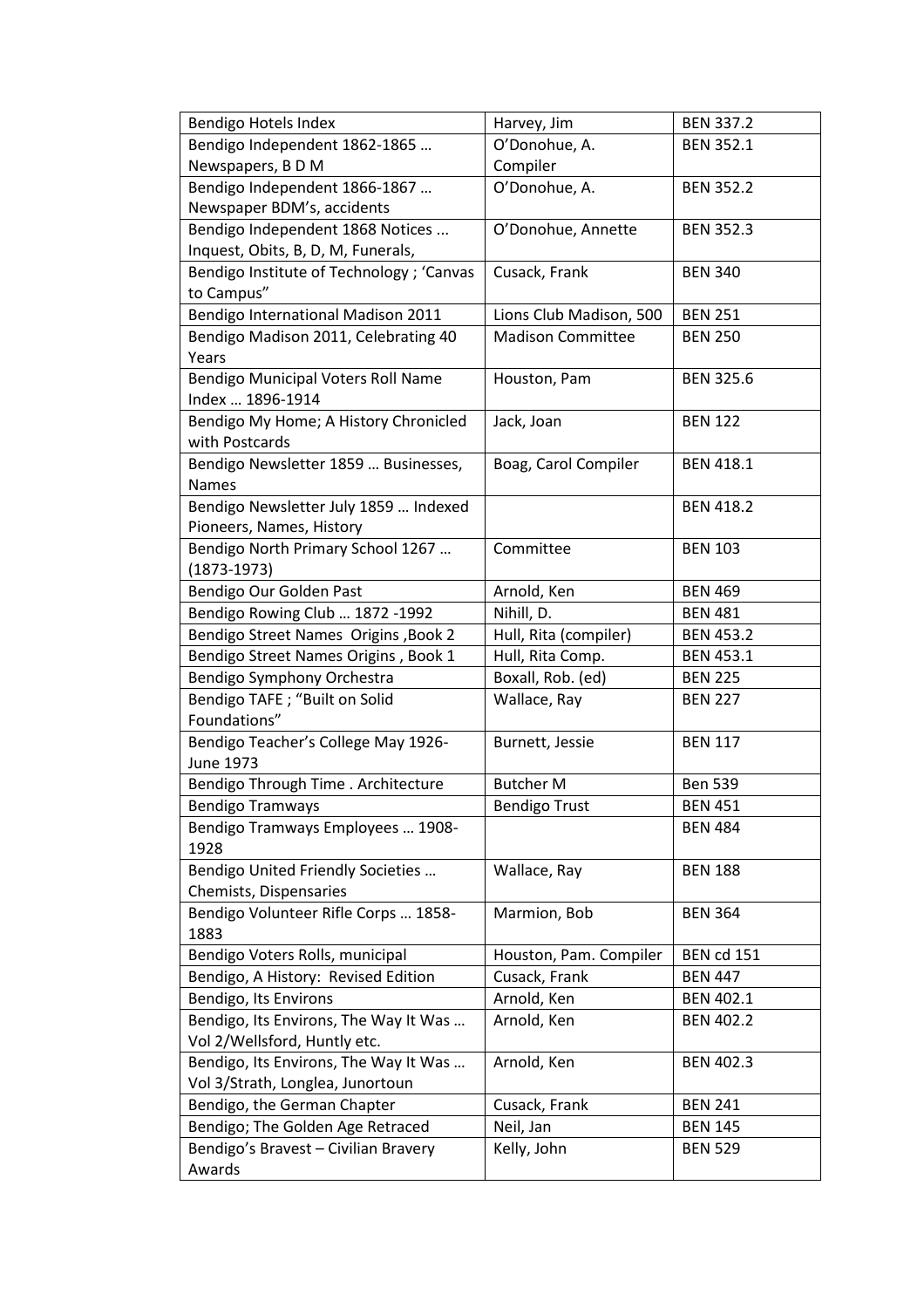| Bendigo's Bridge Street Burial Ground            | Hull, R & Kelly, J.   | <b>BEN 502</b> |
|--------------------------------------------------|-----------------------|----------------|
| Bendigo's Central Deborah Gold Mine              | Lerk, James           | <b>BEN 442</b> |
| 1939-1972                                        |                       |                |
| Bendigo's First Royal Tour 1867                  | Kelly, John           | <b>BEN 155</b> |
| Bendigo's Gold Story                             | Birrell, R. & Lerk J. | <b>BEN 382</b> |
| Bendigo's Law Courts                             | Horsfall, David       | <b>BEN 342</b> |
| Bendigo's Lost Miners 1852-2001 Fatal            | Kelly, John           | <b>BEN 479</b> |
| Accidents                                        |                       |                |
| Bendigo's Mining History 1851-1954               | Lerk, James           | <b>BEN 257</b> |
| Bendigo's Notorious Court Cases Of               | Jaques, Peter         | <b>BEN 110</b> |
| 1850-1858                                        |                       |                |
| Bendigo's Notorious Court Cases of 1858-         | Jaques, Peter         | <b>BEN 112</b> |
| 1859                                             |                       |                |
| Bendigo's Notorious Court Cases of 1860          | Jaques, Peter         | <b>BEN 111</b> |
| Bendigo's Riches  Newspaper Articles             | The Argus             | <b>BEN 187</b> |
| etc                                              |                       |                |
| Bendigonian Annuals Index 1908-1913              | Hull, Rita            | <b>BEN 261</b> |
| Benola Singers Thirty Years of Making            | Cole, Keith           | <b>BEN 465</b> |
| Music-Choir                                      |                       |                |
| Bereaved City; Bendigo 1914  Mine                | Kelly, John           | <b>BEN 396</b> |
| explosion, deaths                                |                       |                |
| Besnard, Thomas Pope,  Cemetery,                 | Holsworth, Carol      | <b>BEN 244</b> |
| Sexton                                           |                       |                |
| Big Hill 1991 School No. 1551 ,, Back To         |                       | <b>BEN 395</b> |
| Big Hill and Back 1971  Local History            | Mulqueen, Alma        | <b>BEN 320</b> |
| Breweries & Brewers, Bendigo                     | Deutscher, K.         | <b>BEN 432</b> |
| Brierley, James, stonemason"Written              | Poustie B             | <b>Ben 577</b> |
| in Stone"                                        |                       |                |
| Burgess Family History "He brought Us            | Burgess, Peter        | <b>Ben 401</b> |
| here"<br>Burials on the Bendigo Goldfields 1852- | O'Donohue A & Hanson  |                |
| 1870 "Where They Lie;                            | B                     | <b>BEN 157</b> |
| Burnewang  Holmes family, Pastoral               | Carney, John          | AUS 107        |
| Run                                              |                       |                |
| Burnewang Station, A Brief History 1842 -        |                       | <b>BEN 137</b> |
| 1984                                             |                       |                |
| California Gully, Bell Topper - the School       | Hopkins, Ruth         | <b>BEN 176</b> |
| on the Hill                                      |                       |                |
| California Gully  History                        | Wild, Noelene         | <b>BEN 492</b> |
| Camp Hill School, "From Police Camp to           |                       | <b>BEN 234</b> |
| Pedagogue"                                       |                       |                |
| Campbell's Forest & Yarraberb  "Shades           | Wallace, Ray          | <b>BEN 254</b> |
| of the Past", 2 <sup>nd</sup> edition            |                       |                |
| Campbells Forest, Yarraberb, "Shades             | Wallace, Ray          | <b>BEN 191</b> |
| of the Past"                                     |                       |                |
| Catholic Victoria Pioneer Bendigo                | Ebsworth, Rev. W.     | <b>BEN 127</b> |
| <b>Catholic Churches</b>                         |                       |                |
| Caudle (Anne) Centre, "Candles in the            | Cusack, Frank         | <b>BEN 341</b> |
| Dark" Benevolent home                            |                       |                |
| Caudle, Anne, The Lady                           | Jackman B             | <b>Ben 587</b> |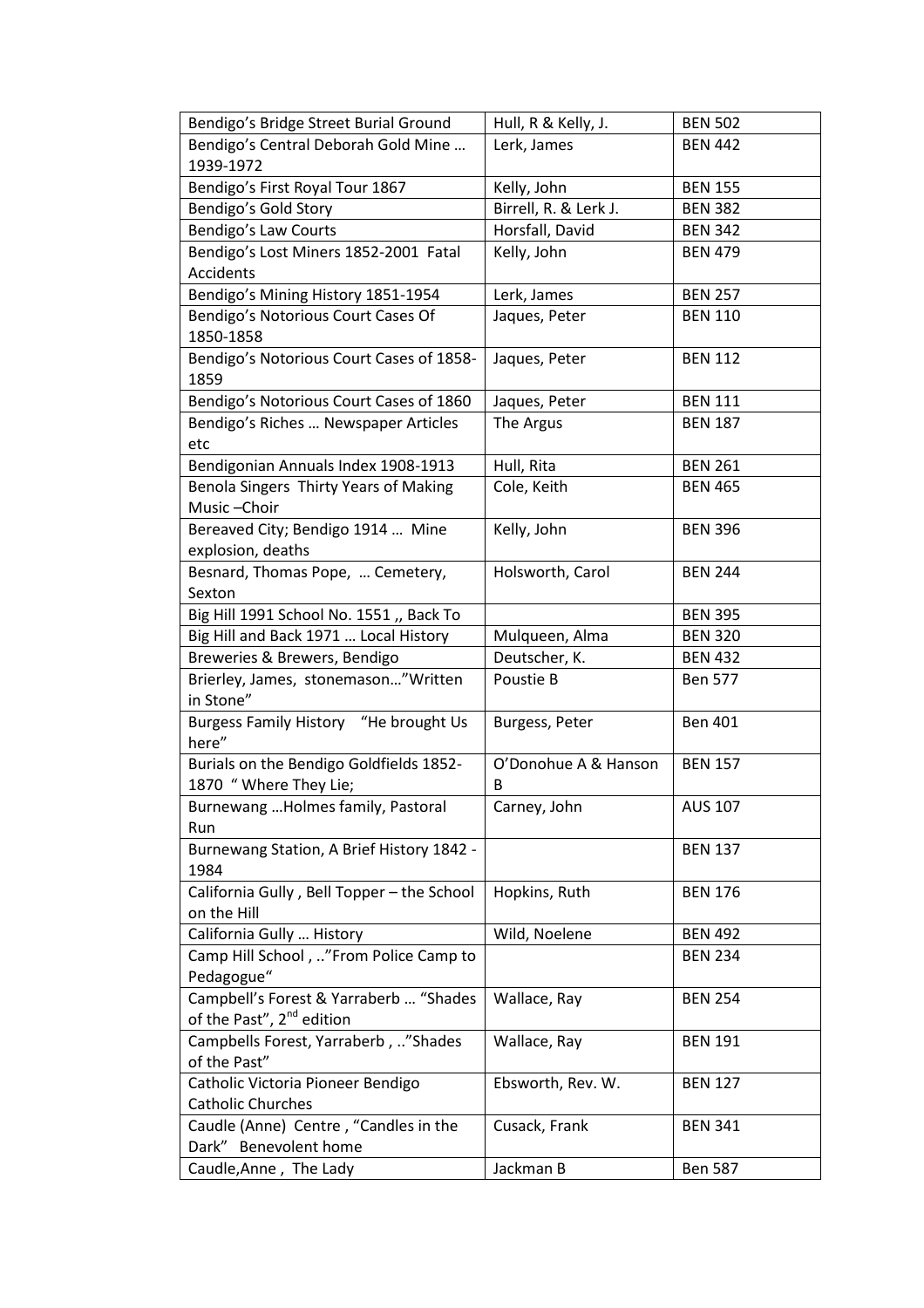| <b>Celebrating Bendigo Women</b>                 | <b>Stevens-Chambers</b> | <b>Ben 567</b>   |
|--------------------------------------------------|-------------------------|------------------|
| Central Goldfields  Bendigo /                    | Forster, Harley         | <b>BEN 146</b>   |
| Castlemaine                                      |                         |                  |
| Central Nell Gwynne Mine, "Mine,                 | Lerk, James             | <b>BEN 534</b>   |
| Women & Throng"                                  |                         |                  |
| Chaplains at War, WWI                            | Poustie M               | <b>Ben 553</b>   |
| <b>Charing Cross Story</b>                       | Lunn, Edith             | <b>BEN 421</b>   |
| Chinese Ancestral Shrines In Victoria            | Holsworth, Carol        | <b>BEN 252</b>   |
| Chinese Baptisms at Bendigo &                    |                         | <b>BEN 300</b>   |
| Maryborough Districts                            |                         |                  |
| Chinese Community in Bendigo                     | Golden Dragon Museum    | <b>BEN 307</b>   |
| Chinese Connections                              | Couttie, Pat &          | <b>BEN 413</b>   |
|                                                  | Holsworth, Carol        |                  |
| Chinese Doctor James Lamsey & Lady               | Holsworth, Carol        | <b>BEN 520</b>   |
| Jane                                             |                         |                  |
| Chinese Miners "On the Tail End"                 | Lerk James              | <b>Ben 585</b>   |
| Chinese of Bendigo Biographical Histories        | McKinnon L              | <b>Ben 561</b>   |
| Chinese, Bendigo Community, History              | McKinnon L              | <b>Ben 560</b>   |
| Chum Street Uniting Church Official              |                         | <b>BEN 179</b>   |
| Opening                                          |                         |                  |
| Church of Christ, Bendigo  1866-1966             |                         | <b>BEN 159</b>   |
| Photos & Names                                   |                         |                  |
| City of Bendigo  1855-1955                       | <b>Bendigo Council</b>  | <b>BEN 406</b>   |
| development                                      |                         |                  |
| City of Bendigo  Maps, Businesses                | Harry, Wes              | <b>BEN 393.2</b> |
| <b>Street maps</b>                               |                         |                  |
| Clan Macleod of Australasia Pipe Band            | Macleod, H.             | <b>BEN 450</b>   |
| Cobden Tent Independent Order of                 |                         | <b>BEN 378</b>   |
| <b>Rechabites Proposition Book</b>               |                         |                  |
| Cohn Family, "Tablets of Memory";                | Cohn, A & J & L         | <b>BEN 339</b>   |
| Bendigo Cohns & Their Descendants                |                         |                  |
| Coliban Water Commission "Along the              | Wilkin, Philip          | <b>BEN 519</b>   |
| Channel"                                         |                         |                  |
| Comet Hill Primary School, 1965-1990,            | Watson, Barbara         | <b>BEN 321</b>   |
| "Built on the Tailings"                          |                         |                  |
| Conscriptions and Referendums,,, A Sir           | Nathan H                | <b>Ben 582</b>   |
| John Quick Lecture                               |                         |                  |
| Corporate High School, Bendigo                   |                         | <b>Ben 269</b>   |
| Cricket, Bendigo District Cricket 1853 -<br>1990 | Harris J & Wust K       | <b>BEN 478</b>   |
| Cunneen Family of Long Gully &                   | Black D, & Green J      | <b>BEN 305</b>   |
| Runnymede                                        |                         |                  |
| Diamond Hill "Gold, Blood, Sweat &               | Lerk James              | <b>Ben 569</b>   |
| Fear"                                            |                         |                  |
| District of Bendigo East  Electoral Roll         | Vic. Elect. Comm        | <b>BEN 358.2</b> |
| 2002                                             |                         |                  |
| District of Bendigo East  Electoral Roll         | Victorian Electoral     | <b>BEN 358.1</b> |
| 2006                                             | Comm.                   |                  |
| District of Bendigo West  Electoral Roll         | Vic. Elect. Comm        | <b>BEN 359.2</b> |
| 2002                                             |                         |                  |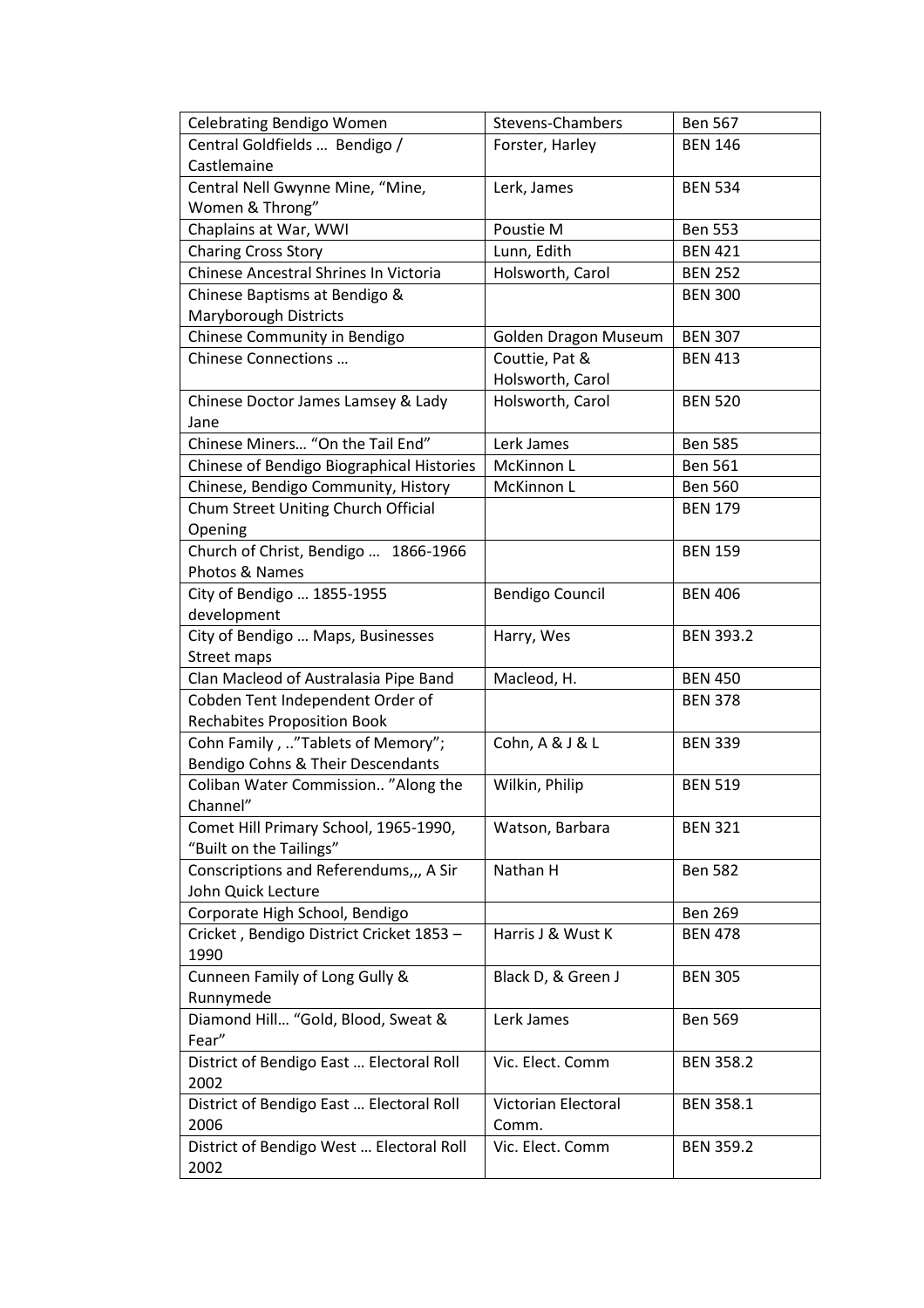| District of Bendigo West  Electoral Roll         | Victorian Electoral       | <b>BEN 359.1</b>  |
|--------------------------------------------------|---------------------------|-------------------|
| 2006                                             | Comm.                     |                   |
| Doctors at War, WWI                              | Poustie M                 | <b>Ben 551</b>    |
| Domestic Arts School "Honour the                 | Mathews M                 | <b>Ben 568</b>    |
| Work"                                            |                           |                   |
| Dr Backhaus, Enterprising Life of Doctor         | Nolan, M. J.              | <b>BEN 245</b>    |
| <b>Henry Backhaus</b>                            |                           |                   |
| Dr Backhaus, Very Reverend Dean Henry            | Owens, Rev. A. E.         | <b>BEN 125</b>    |
| Backhaus D D                                     |                           |                   |
| Dr Backhaus "A Goldfield Shepherd"               | Cusack F                  | <b>Ben 570</b>    |
| Eaglehawk & District Pioneer Register            | O'Donohue Annette         | <b>BEN 346.7</b>  |
| Addendum  Vol A-Z                                |                           |                   |
| Eaglehawk & District Pioneer Register            | O'Donohue A & Hanson      | BEN 346.1-6       |
| Vol1, Vol2, Vol3, Vol4, Vol5. Vol6               | B                         |                   |
| Eaglehawk, "A Fly On The Wall " 1901             | Wild, Noelene             | <b>BEN 495</b>    |
| Eaglehawk, "A Tour of Our Town",                 | Kirkwood, Aylene          | <b>BEN 482</b>    |
| Eaglehawk, 100 Years of Local                    | Eaglehawk Council         | <b>BEN 203</b>    |
| Government  1862-1962                            |                           |                   |
| Eaglehawk, Lost Posterity & Infant               | O'Donohue, Annette        | <b>BEN 503</b>    |
| <b>Mortality Entombed</b>                        |                           |                   |
| Eaglehawk, Mining, Ministry and                  | Marshall, Brendon         | <b>BEN 153</b>    |
| Miracles  1852                                   |                           |                   |
| Eaglehawk, Rates, Roads & Rubbish,               | Eaglehawk Heritage        | <b>BEN 526</b>    |
| Eaglehawk Borough                                | Society                   |                   |
| Eaglehawk 1928, Back To Souvenir                 |                           | <b>BEN 311</b>    |
| Eaglehawk Area Hotels                            | Wild N                    | <b>Ben 548</b>    |
| Eaglehawk Cemetery, "Bloodshed At The            | O'Donohue, Annette        | <b>BEN 162</b>    |
| Diggings "                                       |                           |                   |
| Eaglehawk Cemetery  Old Monumental<br>Section    | O'Donohue, Annette        | <b>BEN 163</b>    |
| Eaglehawk Cemetery Plans                         | O'Donohue, A &            | <b>BEN 385</b>    |
|                                                  | Hansen, B                 |                   |
| Eaglehawk Citizens Brass Band  1884-             | Shaw, Peter; Comp         | <b>BEN 240</b>    |
| 1984                                             |                           |                   |
| Eaglehawk Electoral Roll 1875-1876               |                           | <b>BEN 313.2</b>  |
| Eaglehawk Electoral Roll 1888-1889               |                           | <b>BEN 313.3</b>  |
| Eaglehawk Fire Brigade  "Borough                 | Wild, Noelene             | <b>BEN 516</b>    |
| Burning"                                         |                           |                   |
| Eaglehawk Historic Cemetery, Headstone           | Luke, T & L, Belmont, I & | <b>BEN cd 125</b> |
| Photographs                                      | P                         |                   |
| Eaglehawk In Print                               | O'Brien J., & Wallace R.  | <b>BEN 312</b>    |
| Eaglehawk Index of Ratepayers 1881               | Clarke, Keith             | <b>BEN 314</b>    |
| <b>Eaglehawk Land Holders</b>                    |                           | <b>BEN 313.1</b>  |
| Eaglehawk Long Gully Community Health            | Wallace, Ray              | <b>BEN 198</b>    |
| Centre                                           |                           |                   |
| Eaglehawk North Primary School 125 <sup>th</sup> | Harrington, Elaine        | <b>BEN 315</b>    |
| Anniversary 1874-1999                            |                           |                   |
| Eaglehawk Presbyterian Church                    | Eaglehawk Presbyterian    | <b>BEN 488</b>    |
|                                                  | Church                    |                   |
| Eaglehawk Public Cemetery                        | O'Donohue, Annette        | <b>BEN 161</b>    |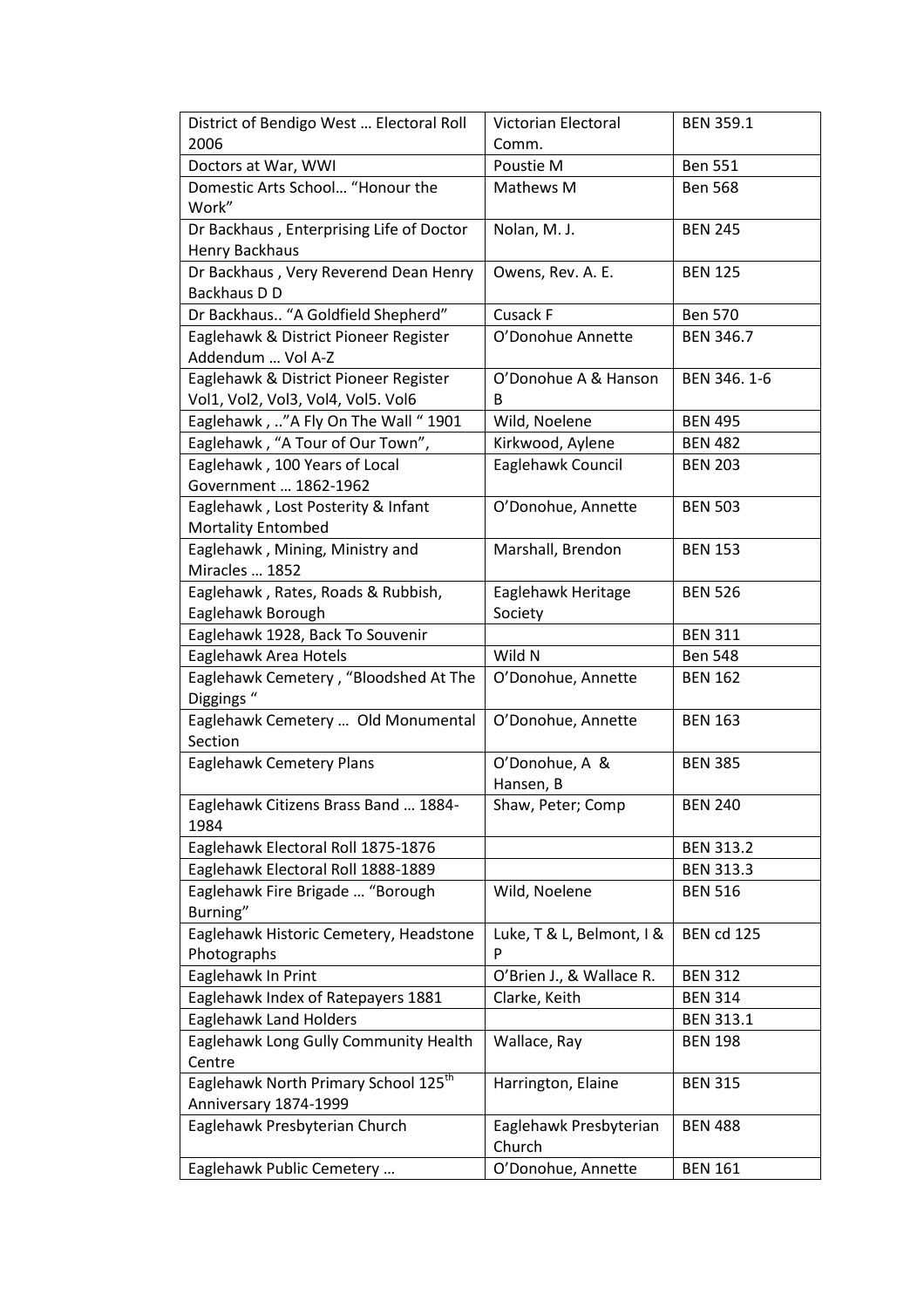| Pioneers/Guide Tour                                                           |                                     |                  |
|-------------------------------------------------------------------------------|-------------------------------------|------------------|
| Eaglehawk Ratepayers 1863                                                     |                                     | <b>BEN 314.1</b> |
| Eaglehawk Ratepayers 1881-1882                                                |                                     | <b>BEN 314.2</b> |
| Eaglehawk Ratepayers 1894                                                     |                                     | <b>BEN 314.3</b> |
| Eaglehawk Ratepaying Electors 1921-<br>22                                     |                                     | <b>BEN 158</b>   |
| Eaglehawk School 210; 150 years of<br>Education                               | Claridge R.                         | <b>BEN 455</b>   |
| Eaglehawk Secondary College  1995                                             |                                     | <b>BEN 369</b>   |
| Eaglehawk Streets  1863-1993                                                  | Wild, Noelene                       | <b>BEN 363</b>   |
| Eaglehawk to Bendigo C.B.D Out and                                            | Arnold, Ken & Jean                  | <b>BEN 467</b>   |
| About  Plaques, statues, buildings                                            |                                     |                  |
| Eaglehawk U F S; 90 years of Dispensing                                       | Wild, Noelene                       | <b>BEN 472</b>   |
| Eaglehawk Uniting Church,                                                     | Riley, Marion - compiler            | <b>BEN 192</b>   |
| "Remembering, Rejoicing"<br><b>Eaglehawk Valuations and Residents</b><br>1865 |                                     | <b>BEN 313</b>   |
| Eaglehawk Voters' Roll 1923                                                   |                                     | <b>BEN 316</b>   |
| Eaglehawk Voters' Roll 1932                                                   |                                     | <b>BEN 317</b>   |
| Eaglehawk Voters' Roll 1933                                                   |                                     | <b>BEN 318</b>   |
| Eaglehawk Voters' Roll 1968-1969                                              |                                     | <b>BEN 319</b>   |
| Eaglehawk Welcome Back                                                        | Kirkwood A & Hansen B.              | <b>BEN 454</b>   |
| Eaglehawk West Methodist Church 1853-<br>1953 Centenary                       | Davey, Harold                       | <b>BEN 113</b>   |
| Eaglehawk West Methodist Sabbath                                              |                                     | <b>BEN 128</b>   |
| School Jubilee 1854-1904                                                      |                                     |                  |
| Eaglehawk, ""A Bird's Eye View" 1850-<br>1859                                 | Wild, Noelene                       | <b>BEN 411</b>   |
| Eaglehawk, "Grief, Not Gold"  Mining<br>accidents/fatalities,                 | Wild, Noelene                       | <b>BEN 383</b>   |
| Eaglehawk, Street & Road Maps of<br>Bendigo,                                  | Harry, Wes                          | <b>BEN 393.1</b> |
| Eaglehawk: Dear Old Bendigo & Rogers<br>family of Eaglehawk                   | Bracken, Thomas                     | <b>BEN 123</b>   |
| Eaglehawk's Bravest  WW1 Soldiers                                             | Harrington, Elaine &<br>Hanson, Bev | <b>BEN 388</b>   |
| Eaglehawk's Early Private Schools                                             | James, Ken                          | <b>BEN 565</b>   |
| Eaglehawk's Welsh Churches                                                    | James, Ken                          | <b>BEN 593</b>   |
| Emmett, Bendigo's First Mayor, Edward<br>Nucella Emmett                       | Andel, Lucille                      | <b>BEN 302</b>   |
| Epsom Primary School Centenary 1881-<br>1981                                  | Epsom School Council                | <b>BEN 114</b>   |
| Epsom Primary School,  "Beside the<br>Creeks"                                 | <b>Epsom Primary School</b>         | <b>BEN 458</b>   |
| Establishing a City and the Disposal of<br>Crown Lands                        | <b>Birrell R</b>                    | <b>Ben 580</b>   |
| Evans & Marshall, Bedford & Watts                                             | Payne, Bernice                      | <b>BEN 518</b>   |
| Families                                                                      |                                     |                  |
| Favaloro Family in Bendigo                                                    | <b>McWilliams R</b>                 | <b>Ben 589</b>   |
| Fire Brigade, Bendigo                                                         | Walker D                            | <b>Ben 542</b>   |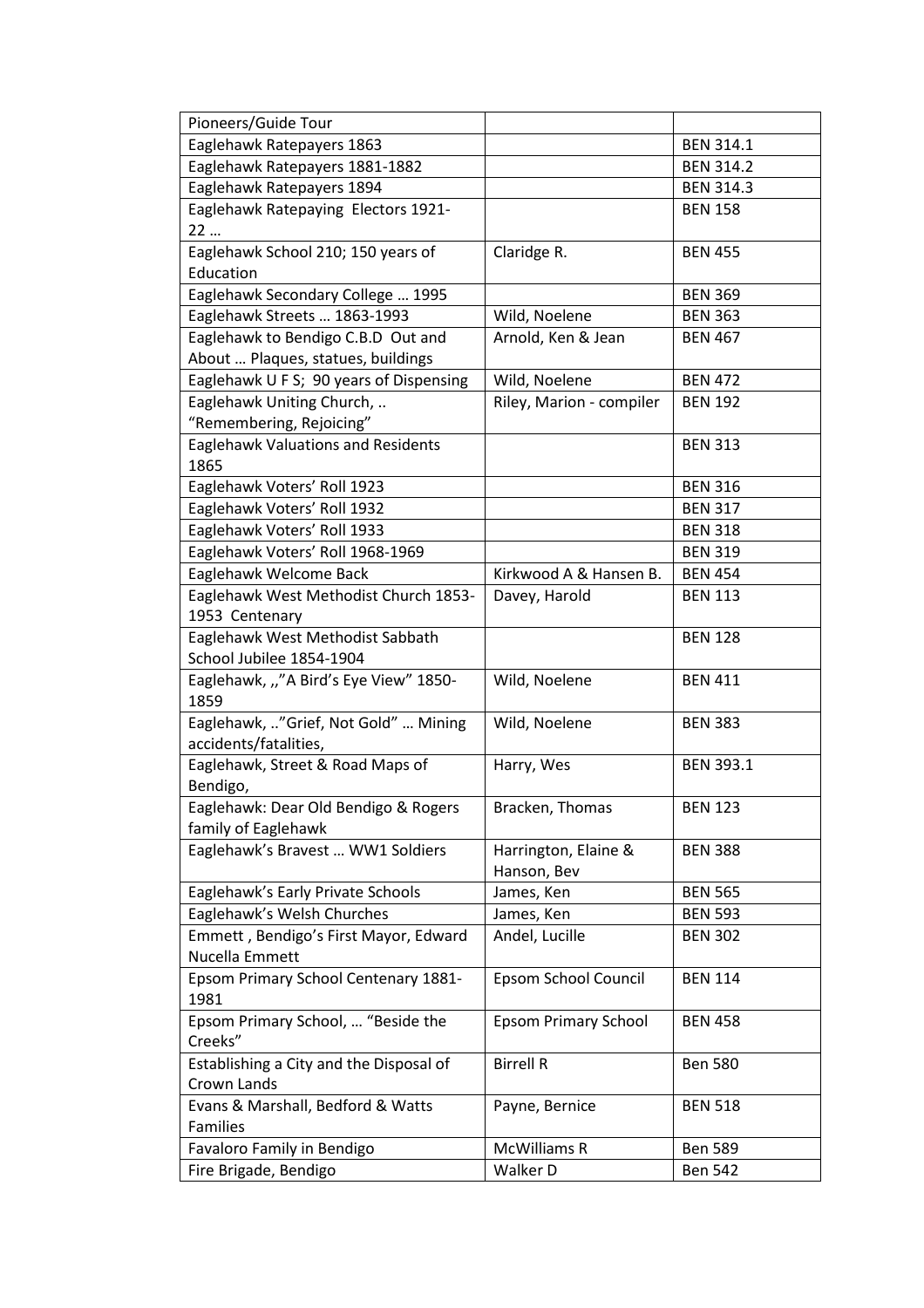| Fire Brigade, Juniors Bendigo                        | Flack G                | <b>Ben 583</b>    |
|------------------------------------------------------|------------------------|-------------------|
| Fletts of Woodvale                                   | James Ken              | <b>BEN 344</b>    |
| Flora Hill Primary School, "End of an Era"           | Pryor, G. W.           | <b>BEN 471</b>    |
| Football, 130 Years of B N F L History ,             |                        | <b>BEN 259</b>    |
| QEO,                                                 |                        |                   |
| Football ; Changing Faces of Football                | Lewis, Darren          | <b>BEN 460</b>    |
| Football Sandhurst Club "From                        | Lewis D                | <b>Ben 554</b>    |
| Cardinals to Dragons"                                |                        |                   |
| Ford, Robert Gray Ford  Blacksmith,                  | Lerk, James            | <b>BEN 175</b>    |
| Engineer, Inventor                                   |                        |                   |
| Forest City  Sandhurst 1891                          | Arnold, Ken            | <b>BEN 408</b>    |
| Forest Street Methodist Church,                      |                        | <b>BEN 218</b>    |
| Bendigo  1853-1953                                   |                        |                   |
| <b>Forest Street Uniting Church Buildings</b>        | Faulkner, L.D.         | <b>BEN 423</b>    |
| Fortuna Souvenir 1942-1945                           | Army Cartographic Coy. | <b>BEN 486</b>    |
| Freemasonry history, "Gold and Blue                  | Beagley, David         | <b>BEN 216</b>    |
| 1854-2004",                                          |                        |                   |
| Friendly Societies in Bendigo 1856-1916              | Hull R                 | <b>Ben 576</b>    |
| Gas In Bendigo  Gasworks History                     | Proudley, Ray          | <b>BEN 443</b>    |
| German School, Violet Street Bendigo                 | Boag, Carol, compiler  | <b>BEN 334.2</b>  |
| 1866                                                 |                        |                   |
| Giles, Henry, in Australia                           | Harrap, Jane           | <b>BEN 470</b>    |
| Gill's of West Bendigo, "Hub of the                  | Gill, Isabel           | <b>BEN 230</b>    |
| Wheel"                                               |                        |                   |
| Girton College,  "Through Hardship to                | Cole, Keith            | <b>BEN 403</b>    |
| the Stars"  1884-1984                                |                        |                   |
| Golden Square Methodist Church                       | Doenau, Geo.           | <b>BEN 186</b>    |
| Golden Square Primary School 1873-                   |                        | <b>BEN 374</b>    |
| 1998                                                 |                        |                   |
| Golden Square Primary School No. 1189                | Munari D.J.            | <b>BEN 133</b>    |
| Golden Square Wesleyan Methodist                     |                        | <b>BEN 355</b>    |
| Church  1869-1916                                    |                        |                   |
| Goldfields Volunteer Forces  1853-                   | Marmion, Bob           | <b>BEN 365</b>    |
| 1883, Infantry                                       |                        |                   |
| Goornong and District; 125 Years of                  | O'Sullivan, Aileen     | <b>BEN 329</b>    |
| Education                                            |                        |                   |
| <b>Goornong Cemetery Headstones</b>                  | Belmont, Ian           | <b>BEN cd 147</b> |
| Photographs                                          |                        |                   |
| Gravel Hill School Centenary  1975                   |                        | <b>BEN 160</b>    |
| Back-to, History                                     |                        |                   |
| Gravel Hill School Honour Roll 1914-1919             |                        | <b>BEN 331</b>    |
| Grelis Family, (Margaret Grelis,                     | Doherty, Rosemary      | <b>BEN 592</b>    |
| Hotelkeeper)                                         | Randall B              |                   |
| <b>Grocery and Supermarket Memoirs</b>               |                        | <b>Ben 564</b>    |
| Guernsey to Goornong                                 | Read, Heather          | <b>BEN 394</b>    |
| Pioneers/Genealogy<br>Heathcote Football From a Town | Lewis D                | <b>AUS 596</b>    |
| Divided to a Team United"                            |                        |                   |
| Heritage of Bendigo, "So Now You See                 | Butcher, M & Gregson   | <b>BEN 356</b>    |
| It"; buildings                                       | W.                     |                   |
|                                                      |                        |                   |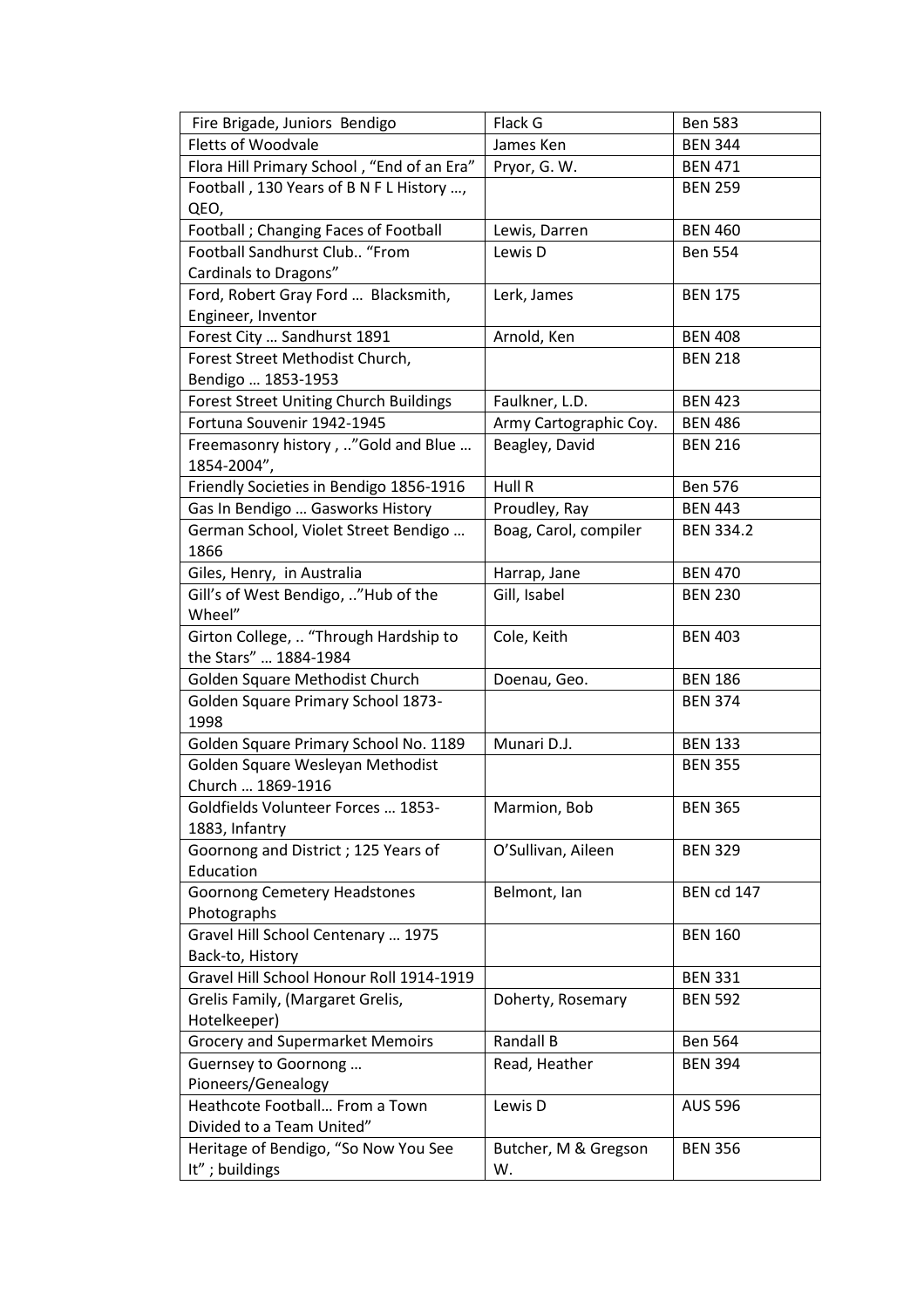| Historic Buildings Tour Guide  Bendigo     | Flanders, Gill                   | <b>BEN 212</b>   |
|--------------------------------------------|----------------------------------|------------------|
| Historic Guide to Bendigo                  | Evans, Jim (ed)                  | <b>BEN 171</b>   |
| Historic Guide to Bendigo  History,        |                                  | <b>BEN 173</b>   |
| Mines, Hotels                              |                                  |                  |
| Historical Guide to Bendigo                | Biggs, H & Others                | <b>BEN 172</b>   |
| History in Bottles and Stoneware  1852-    | Arnold, Ken                      | <b>BEN 207</b>   |
| 1930                                       |                                  |                  |
| History of Bendigo  Pioneers,              | Mackay, G                        | <b>BEN 407</b>   |
| Development, Miners                        |                                  |                  |
| Honour Roll, Soldiers Memorial Institute   | Poustie M                        | <b>Ben 547</b>   |
| Honouring Victorian Railway War Service    |                                  | <b>Ben 575</b>   |
| Hotel Licenses  Applications 1856          | A.I.G.S. Bendigo                 | <b>BEN 231</b>   |
| Hotels Named in Supreme Court Trials       | Uhl, Jean                        | <b>BEN 424</b>   |
| Index                                      |                                  |                  |
| Hotels of Bendigo & District Index         | Bennets, Len                     | <b>BEN 449.1</b> |
| Hotels of Bendigo and District Index       | Brown, Les                       | <b>BEN 139</b>   |
| Hotels, Bendigo 1853-1856                  | Houston P                        | <b>Ben 536</b>   |
| Houlden Family, "Lincolnshire to           | Houlden, Dorothy                 | <b>BEN 588</b>   |
| Victoria"                                  |                                  |                  |
| House Names of Bendigo & District          | Jackman, Betty                   | <b>BEN 461</b>   |
| Hume and Iser story                        | <b>Butcher M</b>                 | <b>Ben 581</b>   |
| Huntly 126 Years                           |                                  | <b>BEN 107</b>   |
| Huntly 1939 Back To                        |                                  | <b>BEN 136</b>   |
| <b>Huntly and District</b>                 | Wilkins, M                       | <b>Ben 572</b>   |
| Huntly Area Schools  1857-2010             | Turner, Esma                     | <b>BEN 500</b>   |
|                                            |                                  |                  |
| Huntly Births and Deaths Register          |                                  | <b>BEN 309</b>   |
| Huntly Cemetery  1867-1915                 | Huntly & District                | <b>BEN 501</b>   |
|                                            | <b>Historical Society</b>        |                  |
| Huntly Memorial Hall 1922-2007             | Turner, Esma (Compiler)          | <b>BEN 226</b>   |
| Huntly North State School No. 3725         | Turner, Esma                     | <b>BEN 473.3</b> |
| Huntly Post Offices 1860-2011              | Turner, Esma                     | <b>BEN 512</b>   |
| Huntly Shire - 111 Years of Local          | <b>Huntly Historical Society</b> | <b>BEN 265</b>   |
| Government                                 |                                  |                  |
| Huntly Shire History,  "Our Goodly         | Shaw, Marjorie                   | <b>BEN 119</b>   |
| Heritage"                                  |                                  |                  |
| Huntly State School Centenary 1960         |                                  | <b>BEN 118</b>   |
| Huntly, Police Presence                    | Douch C                          | <b>Ben 556</b>   |
| Huntly; 1867; 1873; 1876; 1877; 1887;      |                                  | <b>BEN 326</b>   |
| <b>Voters Rolls</b>                        |                                  |                  |
| Huntly's Tribute to Anzac Day              | Pitson, Margaret &               | <b>BEN 522</b>   |
|                                            | Turner, Esma                     |                  |
| James Family of Eaglehawk                  | James, Ken                       | <b>BEN 440</b>   |
| Jewish Worship in Sandhurst                | Davidson T                       | <b>Ben 333</b>   |
| Juvenile Fancy Dress Ball , Bendigo        | Bendigo Advertiser               | <b>BEN 429</b>   |
| 1878                                       |                                  |                  |
| Kamarooka District, A brief History        | Pedersen, Geoff                  | <b>BEN 106</b>   |
| Kangaroo Flat, "The Way She Was            | Blake, Wilfred                   | <b>BEN 332</b>   |
| <b>Blake Family History</b>                |                                  |                  |
| Kangaroo Flat  Gold, Goats,<br>Peppercorns | Horsfall, D. Editor              | <b>BEN 343</b>   |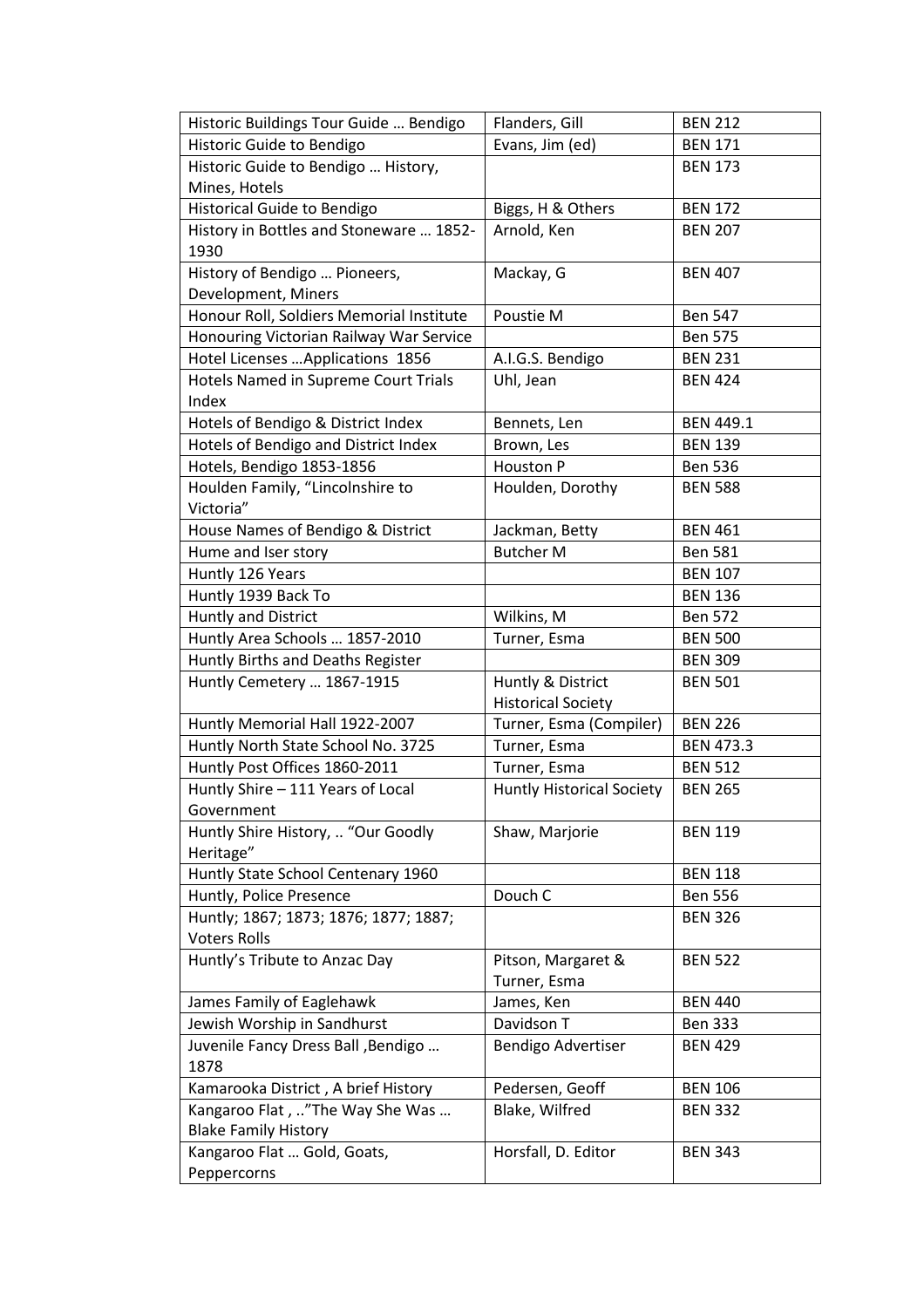| Kangaroo Flat Country Fair 1979           | Noonan, G               | <b>BEN 121</b>    |
|-------------------------------------------|-------------------------|-------------------|
| Kangaroo Flat Football Club               | Edwards, George         | <b>BEN 120</b>    |
| Kangaroo Flat Leisure Centre              |                         | <b>BEN 129</b>    |
| Kangaroo Flat Primary School & Fire       | Horsfall, David         | <b>BEN 135</b>    |
| <b>Brigade Centenaries</b>                |                         |                   |
| Kangaroo Flat Vol. 1,  Photographic       | Hammill, Wes & Wild,    | <b>BEN 427</b>    |
| History"                                  | Dorothy                 |                   |
| Kangaroo Flat Vol. 2, "Photographic       | Hammill, Wes & Wild,    | <b>BEN 426</b>    |
| History"                                  | Dorothy                 |                   |
| Kelly From Tipperary.  Redesdale;         | Wilson, Nell            | <b>BEN 253</b>    |
| family history                            |                         |                   |
| Kennedy, Margaret, & Farrell, Julia;      | Hull, Rita              | <b>BEN 514</b>    |
| "The Ladies Claim to Fame"                |                         |                   |
| Kennington Red Cross Centenary            | McCarthy & Turner       | <b>Ben 270</b>    |
| Kennington Reservoir "A Fine Sheet of     | Holsworth, Carol & Bill | <b>BEN 521</b>    |
| Water"                                    |                         |                   |
| L'Huiller family history "Fugitive on the | White, John             | <b>BEN 533</b>    |
| Sheepwash"                                |                         |                   |
| La Trobe University Bendigo  1994         | La Trobe                | <b>BEN 200</b>    |
| graduates, staff                          |                         |                   |
| Lachlan Maclachlan, "Sovereign of         | Petterson, M            | <b>BEN 205</b>    |
| Sandhurst"                                |                         |                   |
| Lansell, George; Bequests to Old          | Boag, Carol, Comp.      | <b>BEN 347.2</b>  |
| Bendigonians                              |                         |                   |
| Lansell, George; copy of his Will         | Lansell, G.             | <b>BEN 347.1</b>  |
| Lansell's Fortuna, the residence          | McCarthy, Dennis        | <b>BEN 448</b>    |
| Leichardt; A Country Centenary            |                         | <b>BEN 196</b>    |
| Locals: Profiles of Central Victorians    | Edmonds, P.             | <b>BEN 169</b>    |
| Lockwood & Marong Cemeteries              | Luke, T & L             | <b>BEN cd 142</b> |
| <b>Headstone Photographs</b>              |                         |                   |
| Long Gully, Brief History & Reminiscence  | Ellis, George           | <b>BEN 375</b>    |
| Long Gully, Stories and History of Long   | Ellis, George           | <b>BEN 487</b>    |
| Gully                                     |                         |                   |
| Long Gully School Inspectors Report Vol.  |                         | <b>BEN 373</b>    |
| 1 1941-55, Vol. 2 1956-81                 |                         |                   |
| Loong - Bendigo's Golden Dragon           | McKinnon, Leigh         | <b>BEN 264</b>    |
| Love, Robert Alexander, 1814-1876         | Butcher, Mike           | <b>BEN 399</b>    |
| Architect                                 |                         |                   |
| Mandurang School Centenary 1977           | O'Brien, K.             | <b>BEN 193</b>    |
| Mandurang South Primary School 1875-      |                         | <b>BEN 150</b>    |
| 1975, Back To                             |                         |                   |
| Mapmakers of Fortuna                      | Lovejoy, Valerie        | <b>BEN 362</b>    |
| Marching On; the Bendigo Regiments &      | Thomason, William       | <b>BEN 148</b>    |
| Companies 1858-1988                       |                         |                   |
| Marching Through Three Centuries;         | McCaskill, Robert Jnr.  | <b>BEN 445</b>    |
| 1862-2001 Bendigo Brass Band              |                         |                   |
| Marching to Waikato 1863  NZ War          | Thomason, William       | <b>BEN 147</b>    |
| Bendigo. Volunteers                       |                         |                   |
| Marist Brothers, At Heart With the        | Phillips, Breda         | <b>BEN 247</b>    |
| Young  1893-1993                          |                         |                   |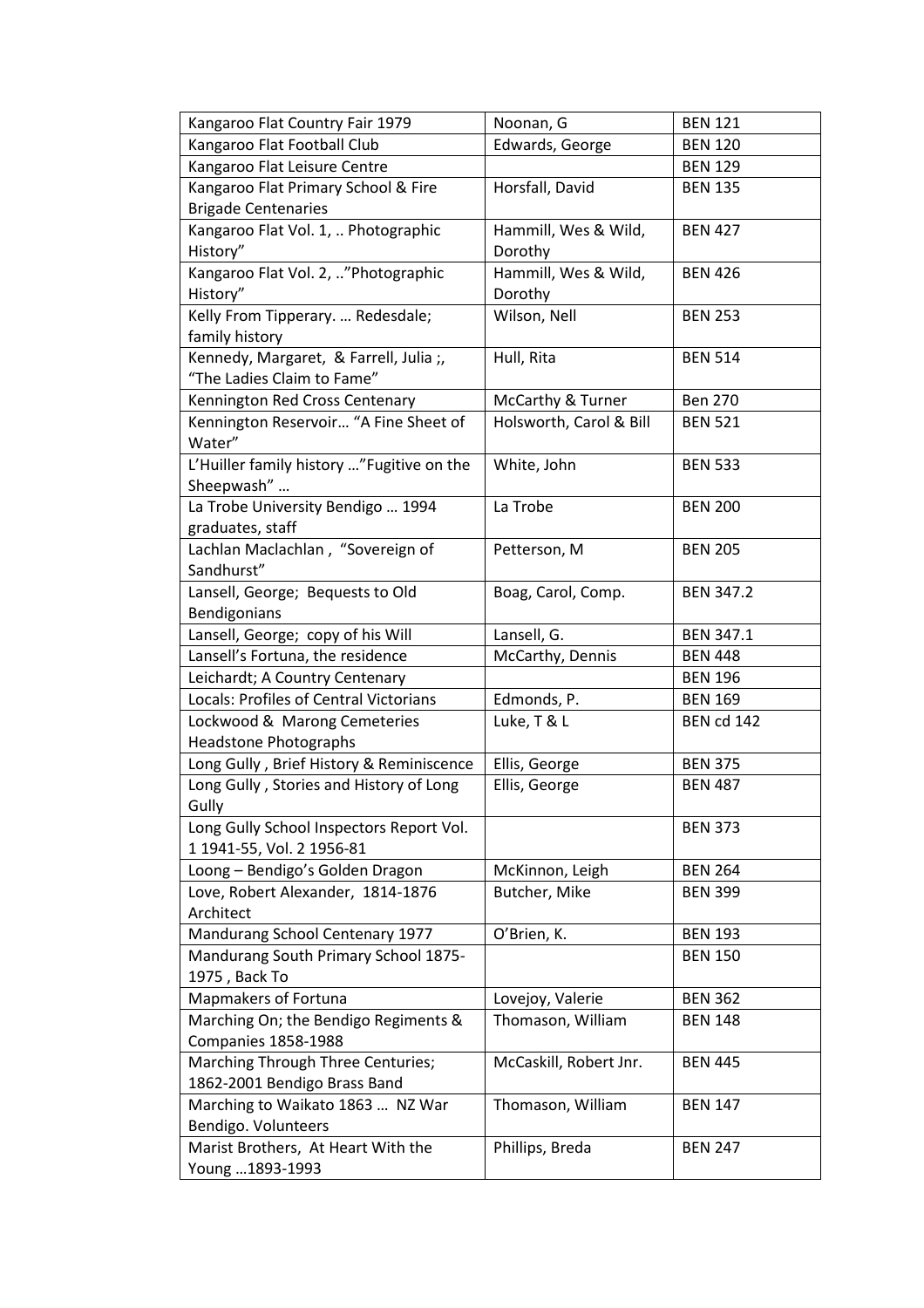| Marist Brothers, A Century of Music &<br>March 1910 - 2010                  | Flack, George                | <b>BEN 249</b>   |
|-----------------------------------------------------------------------------|------------------------------|------------------|
| Marong, Voters Roll for the North-East                                      |                              | <b>BEN 327</b>   |
| Riding, Shire of Marong 1870                                                |                              |                  |
| Marong, C W A                                                               |                              | <b>BEN 330</b>   |
| Marong ; From Shire to Rural City                                           | Harrison & Mackinnon         | <b>Ben 543</b>   |
| Marong Centenary of Holy Trinity                                            | Kissick Rev P                | <b>Ben 124</b>   |
| Marong Primary School No. 400  1859-<br>2009                                | Sesquicentenial<br>Committee | <b>BEN 499</b>   |
| Marong School Absence register, 1900-<br>1952                               |                              | <b>BEN 345</b>   |
| Marong School, Inspectors reports,<br>1926-1944                             |                              | <b>BEN 370</b>   |
| Marong Schools, Victorian Centenary<br>Book  1835-1935                      |                              | <b>BEN 239</b>   |
| Marong Shire History,  "Moving<br>Forward Looking Back"                     | Hopkins, Ruth                | <b>BEN 211</b>   |
| Marong Soldiers, "Our Gallant Heroes<br>" WWI                               | O'Donohue, Annette           | <b>BEN 384</b>   |
| Mayors of Bendigo  1856-2001                                                | Jackman, Betty May           | <b>BEN 357</b>   |
| Medicine In Bendigo,  "A Cure for all<br>Ills"                              |                              | Ben 267.2        |
| Melbourne to Bendigo Railway 1862-<br>2012                                  | Evans, Jim (comp)            | <b>BEN 260</b>   |
| Men of Faith and Vision; Archdeacon<br>Archibald Crawford & Dean MacCullach | Cole, Keith                  | <b>BEN 105</b>   |
| Miller's Flat State School No. 1776                                         | Turner, Esma                 | <b>BEN 473.2</b> |
| Mine Managers (Legal Managers)                                              | Hull, Rita                   | <b>BEN 431</b>   |
| 1895-1896                                                                   |                              |                  |
| Mine Managers of Bendigo & District                                         | Lloyd, Leanne                | <b>BEN 338.1</b> |
| Mine Managers of Bendigo & District<br>Volume 2                             | Lloyd, Leanne                | <b>BEN 338.2</b> |
| Mine Shafts, "Danger Below"                                                 | Kelly, John                  | <b>BEN 537</b>   |
| Mining Leases  1866                                                         | Hull, Rita Indexer           | <b>BEN 368</b>   |
| Myrtle Creek & Sutton Grange 1836-<br>2000                                  | Davis, Noel                  | <b>AUS 807</b>   |
| Myrtle Creek, Schools, Churches,<br>Goldmines                               | James, Ken                   | <b>AUS 815</b>   |
| Naturalists in Bendigo  1945-1985 Field<br>Naturalists                      | Wallace, Ray                 | <b>BEN 409</b>   |
| Neilborough East State School No. 3268                                      | Turner, Esma                 | <b>BEN 473.1</b> |
| Northern Victorian Regiment, 38 <sup>th</sup>                               | <b>Bendigo City Council</b>  | <b>BEN 108</b>   |
| Infantry Batt. Address Of Honor                                             |                              |                  |
| Nothing But Gold  150 years of                                              | Conference notes             | <b>BEN 392</b>   |
| goldmining in Bendigo                                                       |                              |                  |
| Nurse Training Bendigo,,, "First of Its                                     |                              | <b>Ben 558</b>   |
| Kind"                                                                       |                              |                  |
| Nurses at War, "Remember the Nurses"                                        | Poustie M                    | <b>Ben 535</b>   |
| Nursing School, Lister House                                                | Cusack, Frank                | <b>BEN 184</b>   |
| O'Donnell Family Who Came to Ballarat                                       | Black, Dorothy & Green,      | <b>BEN 381</b>   |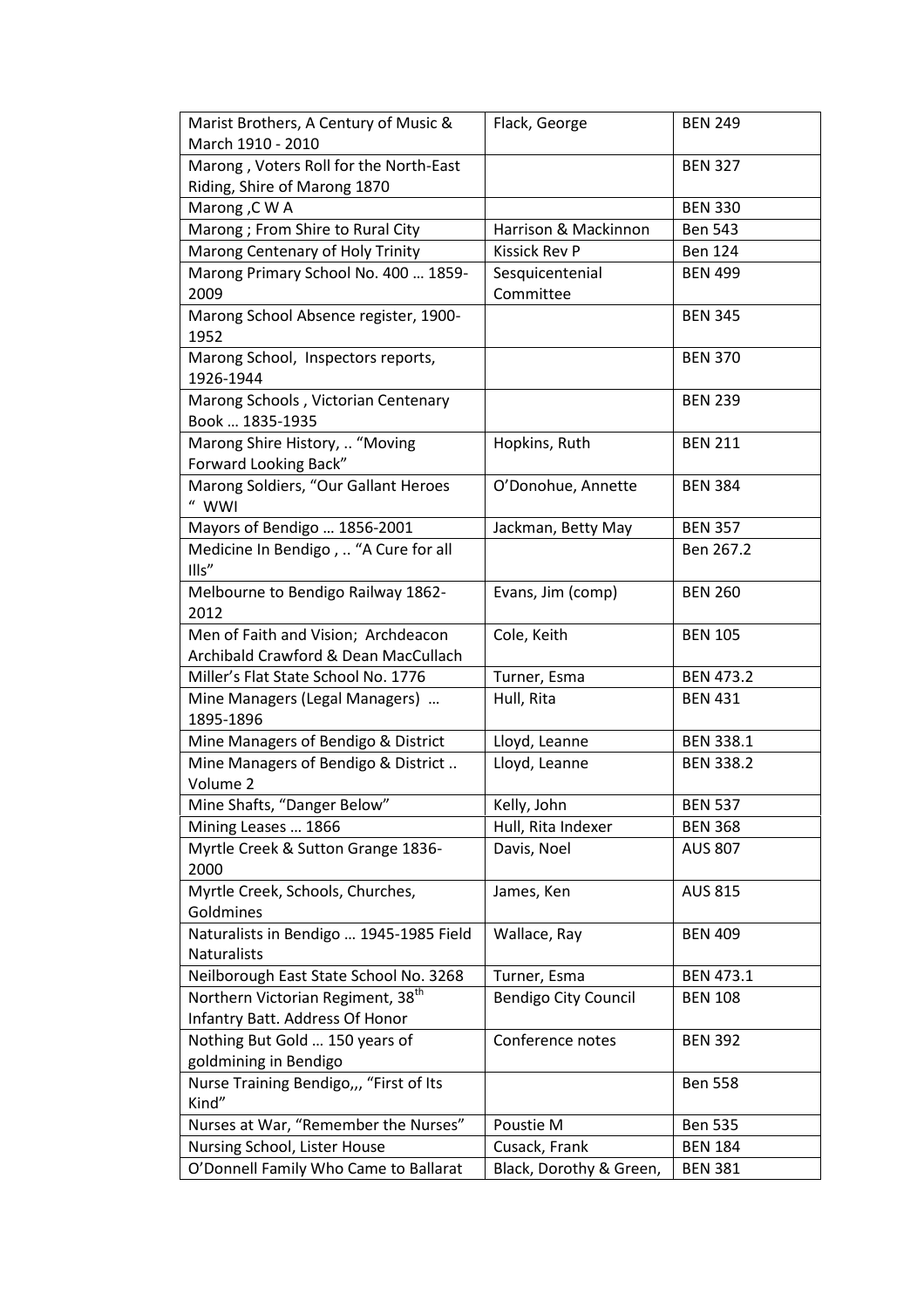| & Bendigo                                        | John                          |                  |
|--------------------------------------------------|-------------------------------|------------------|
| O'Keefe family, "Railways and Pastures"          | Healey, Mary                  | <b>BEN 515</b>   |
| Obituaries, Accidents & More  1887-88            | Hocking, Patricia             | <b>BEN 511</b>   |
| Bendigo Advertiser                               |                               |                  |
| Our Lady of the Holy Rosary 1918-93              | Harrick, Peter                | <b>BEN 189</b>   |
| Out & About Around Bendigo  Marong,              | Arnold, Ken & Jean            | <b>BEN 462</b>   |
| Wedderburn, Durham Ox,                           |                               |                  |
| Out & About Around Bendigo Vol. 2                | Arnold, Ken & Jean            | <b>BEN 463</b>   |
| Bagshot, Elmore, Goornong, Huntly                |                               |                  |
| Out & About Around Bendigo Vol. 3                | Arnold, Ken & Jean            | <b>BEN 464</b>   |
| Inglewood, Lockwood, Maldon,                     |                               |                  |
| Out & About In Bendigo                           | Arnold, Ken & Jean            | <b>BEN 468</b>   |
| Strathfieldsaye                                  |                               |                  |
| Pardy, Byrne, & Grelis Families of               | Doherty, R                    | <b>BEN 494</b>   |
| Bendigo                                          |                               |                  |
| Paynter Memoirs, Bendigo Pottery                 | Paynter, Stan                 | <b>BEN 142</b>   |
| Paynter, Brief History of the Paynter            | Paynter, Reg                  | <b>BEN 141</b>   |
| Family                                           |                               |                  |
| Paynter Family History  Memoirs of Reg           | Paynter, Reg                  | <b>BEN 140</b>   |
| and Muriel Paynter 1925-1990                     |                               |                  |
| Petition by Puddlers 1857, Miners &              | Hull, Rita (compiler)         | <b>BEN 496</b>   |
| Others                                           |                               |                  |
| Petition, 1856, Sandhurst  land                  |                               | <b>BEN 459</b>   |
| Records, Occupations                             |                               |                  |
| Photographic Record of the Pioneers of           | Hull, Rita                    | <b>BEN 523</b>   |
| Bendigo                                          |                               |                  |
| Pipe Bands, "Sound of the City"                  | Scott, Ann C.                 | <b>BEN 219</b>   |
| Policeman Ryan's Disappearance                   | Holsworth, Carol              | <b>BEN 238</b>   |
| WhiteHills Cemetery, 1886                        |                               |                  |
| Porter Family, Descendants                       | Wallace, Elizabeth            | <b>BEN 354</b>   |
| Porter Family, Earlier Years                     | Wallace, Elizabeth            | <b>BEN 353</b>   |
| Post Office Building, Centenary,  "Pride         | Murphy, Paul                  | <b>BEN 306</b>   |
| of the Mall"                                     |                               |                  |
| Post Office"Pride of Pall Mall", 2 <sup>nd</sup> | <b>Bendigo Visitor Centre</b> | <b>BEN 504</b>   |
| Edition                                          |                               |                  |
| Postwar Portraits & Photographs by Alan          | Butcher, Mike                 | <b>BEN 444</b>   |
| Doney                                            |                               |                  |
| Princess on View, History of the Princess        | Walker, Beverly J             | <b>BEN 531</b>   |
| Theatre in Bendigo                               |                               |                  |
| Pub On Every Corner Vol. 1                       | Houston, Pam                  | <b>BEN 439.1</b> |
| Pub On Every Corner Vol. 2                       | Houston, Pam                  | <b>BEN 439.2</b> |
| Pub On Every Corner Vol. 3                       | Houston, Pam                  | <b>BEN 439.3</b> |
| Pub On Every Corner Vol. 4                       | Houston, Pam                  | <b>BEN 439.4</b> |
| Pub On Every Corner Vol. 6                       | Houston, Pam                  | <b>BEN 439.6</b> |
| Quarry Hill Croquet Club "Where Did              | Potter T                      | <b>Ben 578</b>   |
| we Come From"                                    |                               |                  |
| Quarry Hill Primary School, "One                 | Poustie B                     | <b>Ben 566</b>   |
| School's Journey"                                |                               |                  |
| Quarry Hill School Honour Roll,                  | Poustie B                     | <b>Ben 546</b>   |
| WWI, ""Our Boys"                                 |                               |                  |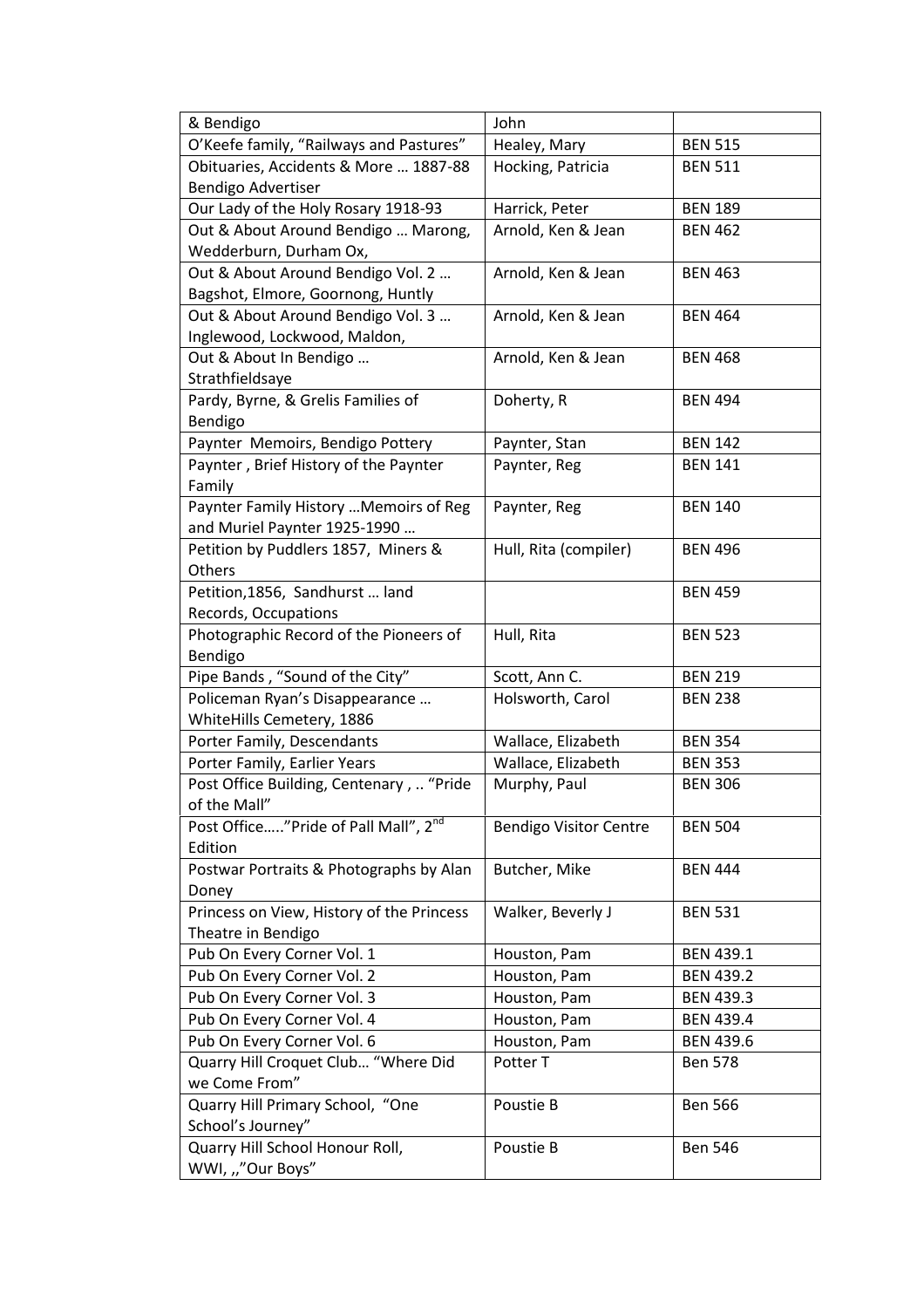| Quarry Hill School Past & Present         | Dobbie, Kaye           | <b>BEN 506</b>   |
|-------------------------------------------|------------------------|------------------|
| Rae family, Three Brothers from Scotland  | Anderson, R.A.         | <b>BEN 210</b>   |
| Rae's School, Iron Bark Hill  1861-1893   | Lerk, James & Cowling, | <b>BEN 386</b>   |
|                                           | Norma                  |                  |
| Railway History, Building,                | Kelly J                | <b>Ben 540</b>   |
| Contracts ; Ravenswood to Bendigo         |                        |                  |
| Ravenswood Muster; Local History          | Bickford, Myra         | <b>BEN 126</b>   |
| Ravenswood Run  Station, Squatters,       | Hull, Rita             | <b>BEN 532</b>   |
| History                                   |                        |                  |
| Raywood, Celebrating 150 Years            | <b>Manning M</b>       | <b>Ben 271</b>   |
| Raywood and District, Back to             | Manning, Marie         | <b>BEN 104</b>   |
| Raywood And District Back-To (Reprint     | Manning M              | <b>Ben 557</b>   |
| with Index)                               |                        |                  |
| Red Ribbon Rebellion  1853 Petition,      | Hocking, Geoff         | <b>BEN 152</b>   |
| <b>Gold Licences</b>                      |                        |                  |
| Riders to Your Mark  Cycling Club         | Wallace, Ray           | <b>BEN 485.1</b> |
| Riders to Your Mark Index  Cycling Club   | Houston, Pam           | <b>BEN 485.2</b> |
| Robbins Family History                    | Fisher, Laura          | <b>BEN 303</b>   |
| Rotary, Wheel Within A Wheel  Rotary      | Roberts, Margaret      | <b>BEN 438</b>   |
| Inner Wheel, 1931-2003                    |                        |                  |
| Rotary Club of Bendigo 1925-2000          |                        | <b>BEN 366</b>   |
| Rotary Club of Bendigo South              | <b>Birrell R</b>       | <b>Ben 268</b>   |
| Rotary Clubs, Bendigo, Golden Jubilee     |                        | <b>BEN 235</b>   |
| 1925-1975                                 |                        |                  |
| Runnymede Remembered, Cuneen              | Clancy, C              | <b>AUS 816</b>   |
| Family                                    |                        |                  |
| Sacred Heart Cathedral Bendigo            | Cusack, Frank          | <b>BEN 170</b>   |
| Bishops, Architecture                     |                        |                  |
| Sacred Heart Cathedral, Bendigo           | Nolan M. J.            | <b>BEN 466</b>   |
| Sailors Gully & Myers Flat                | Wild, Noelene          | <b>BEN 524</b>   |
| Sandhurst & District Annual Licensing     | Houston, Pam           | <b>BEN 449.2</b> |
| Court, 1886                               |                        |                  |
| Sandhurst & Echuca Districts 1882         | <b>Burrows</b>         | <b>BEN 360</b>   |
| Sandhurst 1856 Electoral Roll             | Rhule, Brian           | <b>BEN 301</b>   |
| Sandhurst Club (The)                      | <b>Russell G</b>       | <b>Ben 584</b>   |
| Sandhurst Common School  1864-1868        | AIGS                   | <b>BEN 391</b>   |
| Sandhurst Licensing Court 1886            | AIGS                   | <b>BEN 513</b>   |
| Sandhurst List of Electors, District      |                        | <b>BEN 397</b>   |
| 1855                                      |                        |                  |
| Sandhurst Post Office letter index 1856   | Fisher, L. Indexer     | <b>BEN 367</b>   |
| Sandhurst, Eaglehawk & Marong Electric    |                        | <b>BEN 304</b>   |
| <b>Tramways Modified</b>                  |                        |                  |
| Sandhurst's Early Fire Brigades including | Ellis, George          | <b>BEN 377</b>   |
| Long Gully                                |                        |                  |
| School Registers  Sutton Grange,          |                        | <b>BEN 324</b>   |
| Bealiba, Bears Lagoon                     |                        |                  |
| Scouting in Bendigo 1969                  |                        | <b>BEN 132</b>   |
| Scouting in Bendigo District 1965         |                        | <b>BEN 130</b>   |
| Scouting in Bendigo District 1967         |                        | <b>BEN 131</b>   |
| Sebastian Back-to and School Centenary    | Bryden J.D.            | <b>BEN 102</b>   |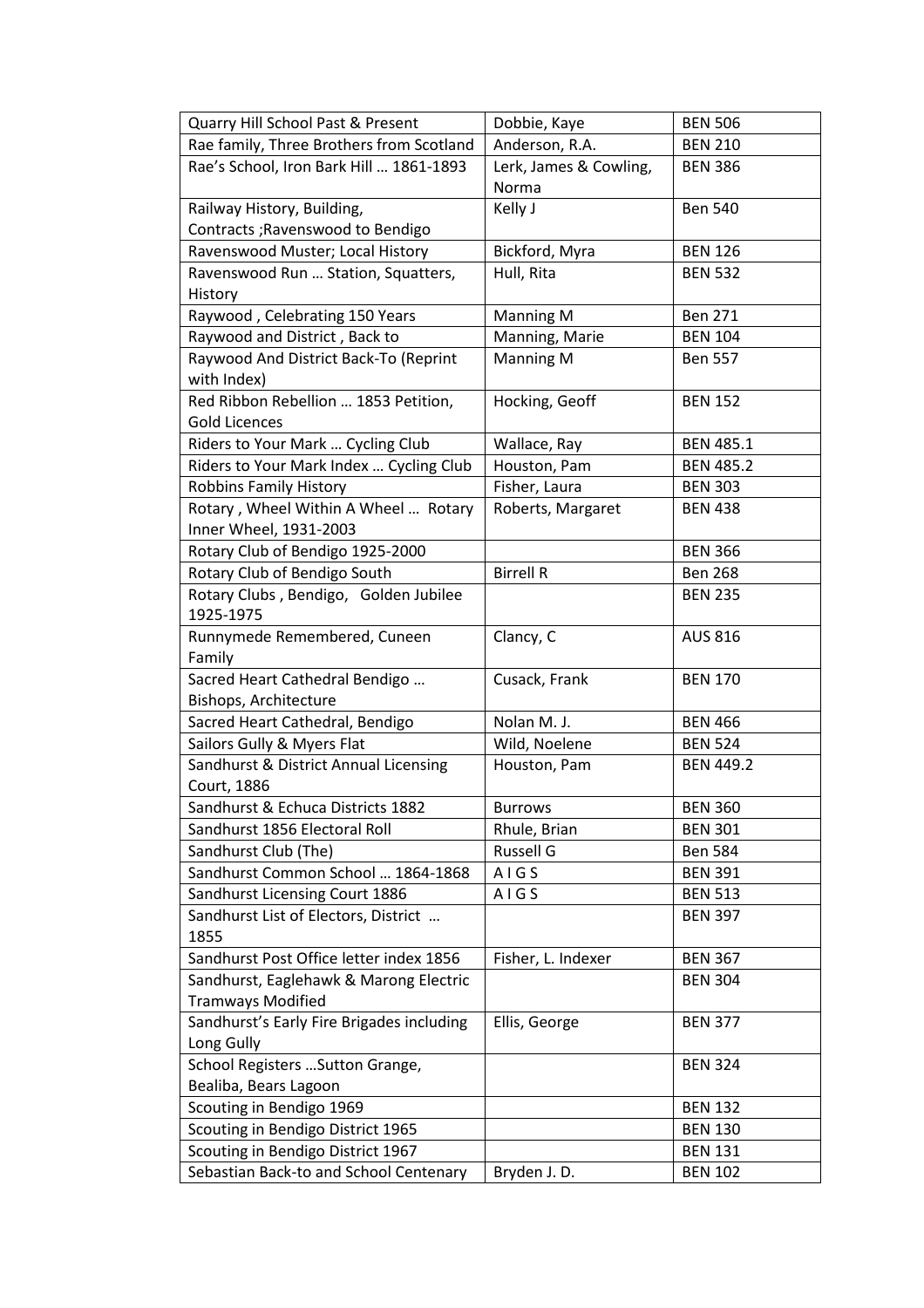| Sedgwick, "Reflections of Our Past"     | Shaw Gwen                 | AUS 821        |
|-----------------------------------------|---------------------------|----------------|
| Self Guided Tours of Historic Bendigo   | <b>Bendigo Historical</b> | <b>BEN 220</b> |
|                                         | Society                   |                |
| Shelbourne East School Centenary        |                           | <b>BEN 404</b> |
| Shelbourne West Primary School Pupil    |                           | <b>BEN 405</b> |
| Register 1869-1913                      |                           |                |
| Shelbourne West School                  |                           | <b>BEN 323</b> |
| Smith, Richard Hartley "A Legacy"       | Wilkins & Petersen        | <b>Ben 571</b> |
| Snippets of Bendigo History, Memoirs    | Lunn, Edith               | <b>BEN 222</b> |
| Soldiers' Memorial Institute Bendigo    | Poustie, Murray           | <b>BEN 591</b> |
| South Bendigo Football Club, Highs &    | SBFC                      | <b>BEN 258</b> |
| Lows                                    |                           |                |
| Specimen Hill Methodist Church  1858-   | <b>Uniting Church</b>     | <b>BEN 243</b> |
| 2008                                    | Committee                 |                |
| Spring Gully History, "Valley of the    |                           | <b>BEN 336</b> |
| Springs"                                |                           |                |
| Spring Gully Primary School  1906-2006  | Harvey, Pam (comp)        | <b>BEN 224</b> |
| St. Andrew's Church Bendigo; 1854-1965, | Temple, Margaret          | <b>BEN 410</b> |
| History & Ministers                     |                           |                |
| St. Andrew's Uniting Church, Bendigo    | Angus, Tim                | <b>BEN 151</b> |
| St. Andrews Centenary Brochure  1854-   | <b>Church Session</b>     | <b>BEN 262</b> |
| 1954                                    |                           |                |
| St. Augustine's Myers Flat  1864-1989   |                           | <b>BEN 208</b> |
| St. Augustine's Myers Flat "The Church  | Kirkwood A                | <b>Ben 549</b> |
| with a Chimney"                         |                           |                |
| St. Joseph's Catholic Primary School    | Connelly, Maureen         | <b>BEN 456</b> |
| St. Joseph's Catholic School            | Kelly, Jack               | <b>BEN 441</b> |
| St. Just's Point  Mines, Cornish        | Ellis, George             | <b>BEN 505</b> |
| St. Kilian's Charity Conferences  1911- | St. Vincent de Paul       | <b>BEN 510</b> |
| 2011                                    | Society                   |                |
| St. Kilian's Church 1888-1988, "Living  | Phillips, B & P Compilers | <b>BEN 177</b> |
| Weatherboard Witness"                   |                           |                |
| St. Liborious Church, Eaglehawk         | Kirkwood, Aylene          | <b>BEN 430</b> |
| St. Liborious' Eaglehawk, "Golden       | Parish Council            | <b>BEN 420</b> |
| Offerings"                              |                           |                |
| St. Liborious' Primary School No. 262   | Kirkwood A.               | <b>Ben 446</b> |
| St. Luke's Toddler' Home  1932-1978     | St. Lukes Committee       | <b>BEN 201</b> |
| orphans, Langley Hall                   |                           |                |
| St. Mark's, Golden Square  1881-1981    |                           | <b>BEN 213</b> |
| Anglican                                |                           |                |
| St. Mary's, Souvenir Centenary 1876-    | <b>Sisters of Mercy</b>   | <b>BEN 246</b> |
| 1976                                    | Bendigo                   |                |
| St. Mary's Catholic Church, Axedale     | Marriott. Mons            | <b>BEN 590</b> |
| St. Mary's Catholic Common School       | Hull, R. (compiler)       | <b>BEN 475</b> |
| No. 812                                 |                           |                |
| St. Mary's Church  1862-1987,           | Turpie, G.                | <b>BEN 183</b> |
| Kangaroo Flat                           |                           |                |
| St. Monica's Kangaroo Flat  Primary     |                           | <b>BEN 248</b> |
| School 1860-2010                        |                           |                |
| St. Patrick's Marong 1877-1977          | Doherty, J.               | <b>BEN 255</b> |
|                                         |                           |                |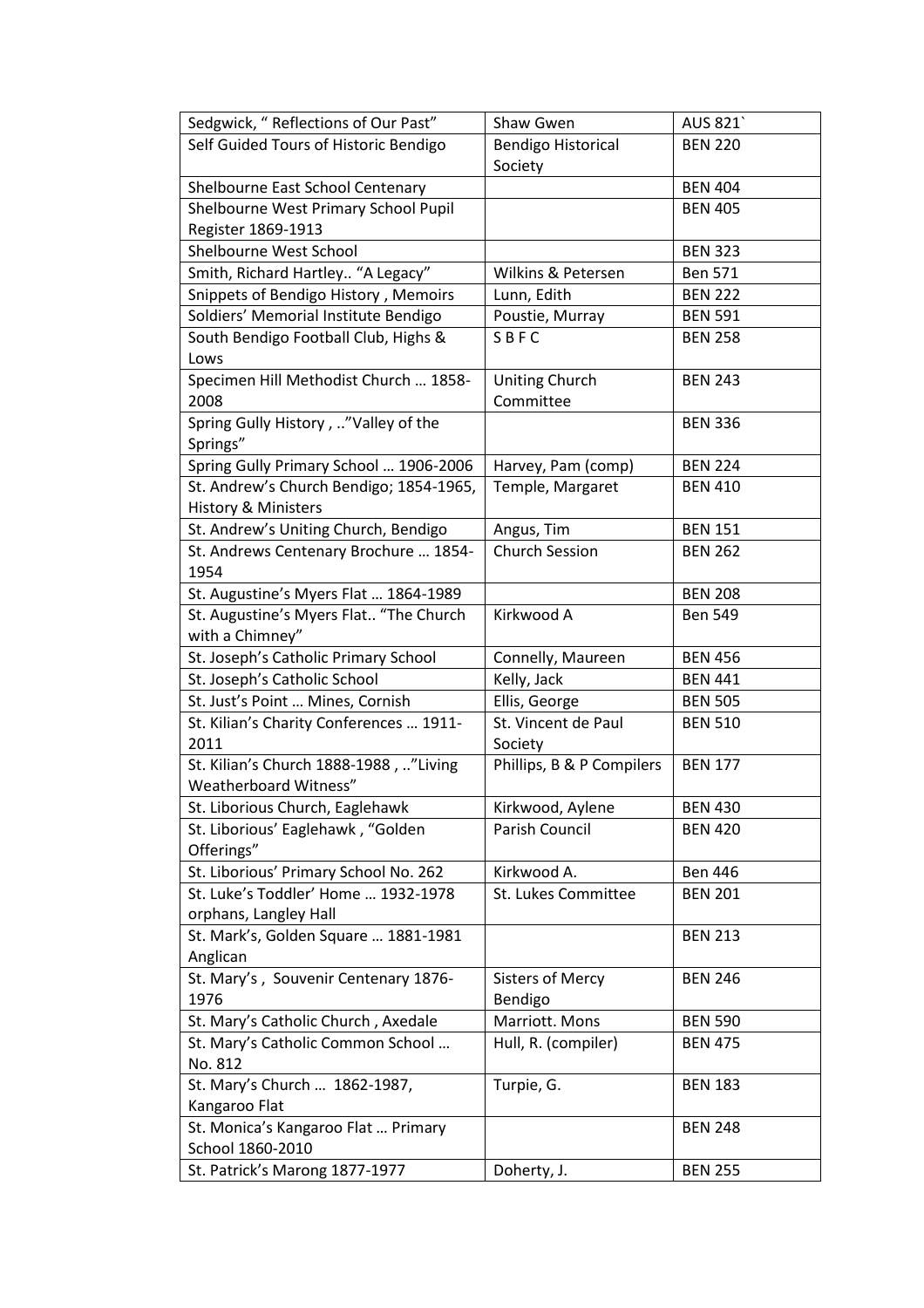| St. Patrick's Marong, Baptismal Register       | Carisbrook Hist. Society | <b>BEN 525</b>   |
|------------------------------------------------|--------------------------|------------------|
| St. Paul's Church History 1868-1968            | <b>Bendigo Parish</b>    | <b>BEN 185</b>   |
| St. Paul's Cathedral Bendigo  1868-            | Cole, Keith              | <b>BEN 477</b>   |
| 1993                                           |                          |                  |
| St. Paul's, A Portrait  Bendigo Anglican       | Cole, Keith              | <b>BEN 422</b>   |
| Church                                         |                          |                  |
| St. Peter's Church of England, Elmore,         | Cole H.E.                | <b>AUS 135</b>   |
| $1877 - 1977$                                  |                          |                  |
| St. Therese's Parish Kennington                | House, Keith             | <b>BEN 214</b>   |
| Strathfieldsaye Shire "On the Creeks"          | Mitchell, Barbara        | <b>BEN 221</b>   |
| Emu, Axe, & Sheepwash Creeks                   |                          |                  |
| Strathfieldsaye Shire . "Bridge Over           | Hewat, Tim               | <b>BEN 101</b>   |
| Troubled Waters"                               |                          |                  |
| Susan, Early Nineteenth Century Orphan         | Cole, Frank              | <b>BEN 215</b>   |
| Girl  Ireland                                  |                          |                  |
| Sydney Flat Gold to Woodvale Green             | Wallace, Ray             | <b>BEN 116</b>   |
| Tears of Gold,  Fatalities on Bendigo          | Kelly, John              | <b>BEN 498</b>   |
| Goldfield  1852-1950                           |                          |                  |
| Ten Years of History; Bendigo Branch,          | Stone, Shirley           | <b>BEN 109</b>   |
| <b>AIGS</b>                                    |                          |                  |
| Terano  Ferrari, Daley, Family                 | Theile, M                | <b>BEN 428</b>   |
| <b>Biographies</b>                             |                          |                  |
| Thistle (The), The Shamrock & The              | Nelson, Alwyn            | <b>BEN 497</b>   |
| Wattle  Jordan & Bulger Pioneers               |                          |                  |
| Tomato Industry in Bendigo                     | Lerk, James              | <b>BEN 586</b>   |
| Turner, John D, Family                         | Unthank, Eric            | <b>BEN 527</b>   |
| Tyson Brothers, Sandhurst Cattle Kings         | Poustie M                | <b>Ben 579</b>   |
| U3A Bendigo, 25 Years                          |                          | <b>BEN 573</b>   |
| Vahland Drinking Fountain, History &           |                          | <b>BEN 272</b>   |
| Restoration                                    |                          |                  |
| Victoria Hill Bendigo  Gold Mining             | <b>Bendigo Trust</b>     | <b>BEN 204</b>   |
| Views of Bendigo  photos 1872-1875             | Caire, N.J.              | <b>BEN 435</b>   |
| Violet St, Centenary Celebrations State        |                          | <b>BEN 334.1</b> |
| School No. 877                                 |                          |                  |
| Voters' Roll 1896-1912, Barkly, Darling        |                          | BEN 325.1-5      |
| & Sutton Wards                                 |                          |                  |
| Water for Gold                                 | Russell, Geoffrey        | <b>BEN 436</b>   |
| Watson, Basil, Pioneer Aviator                 | Winter C                 | <b>Ben 550</b>   |
| Webster, Bert,  Gallipoli                      | Mitchell, Helen          | <b>BEN 480</b>   |
| soldier,,,,"Suvla to the Somme"                |                          |                  |
| Wesleyan Methodist Churches in                 | <b>Blamire</b>           | <b>Ben 273</b>   |
| Bendigo                                        |                          |                  |
| Wesleyan Methodist; baptisms, names<br>1853-61 | A I G S Bendigo          | <b>BEN 474</b>   |
|                                                |                          |                  |
| <b>Whipstick Maps</b>                          | Tully, John              | <b>BEN 457</b>   |
| Whipstick, "Life, Death and Gold"              | Belmont I                | <b>Ben 559</b>   |
| White Hills Botanic Gardens Bendigo            | Milner, Judy             | <b>BEN 232</b>   |
| 1857-2007<br>White Hills Cemetery, Bendigo,    | Luke, Tom                | BEN cd 83        |
|                                                |                          |                  |
| <b>Headstone Photographs</b>                   |                          |                  |